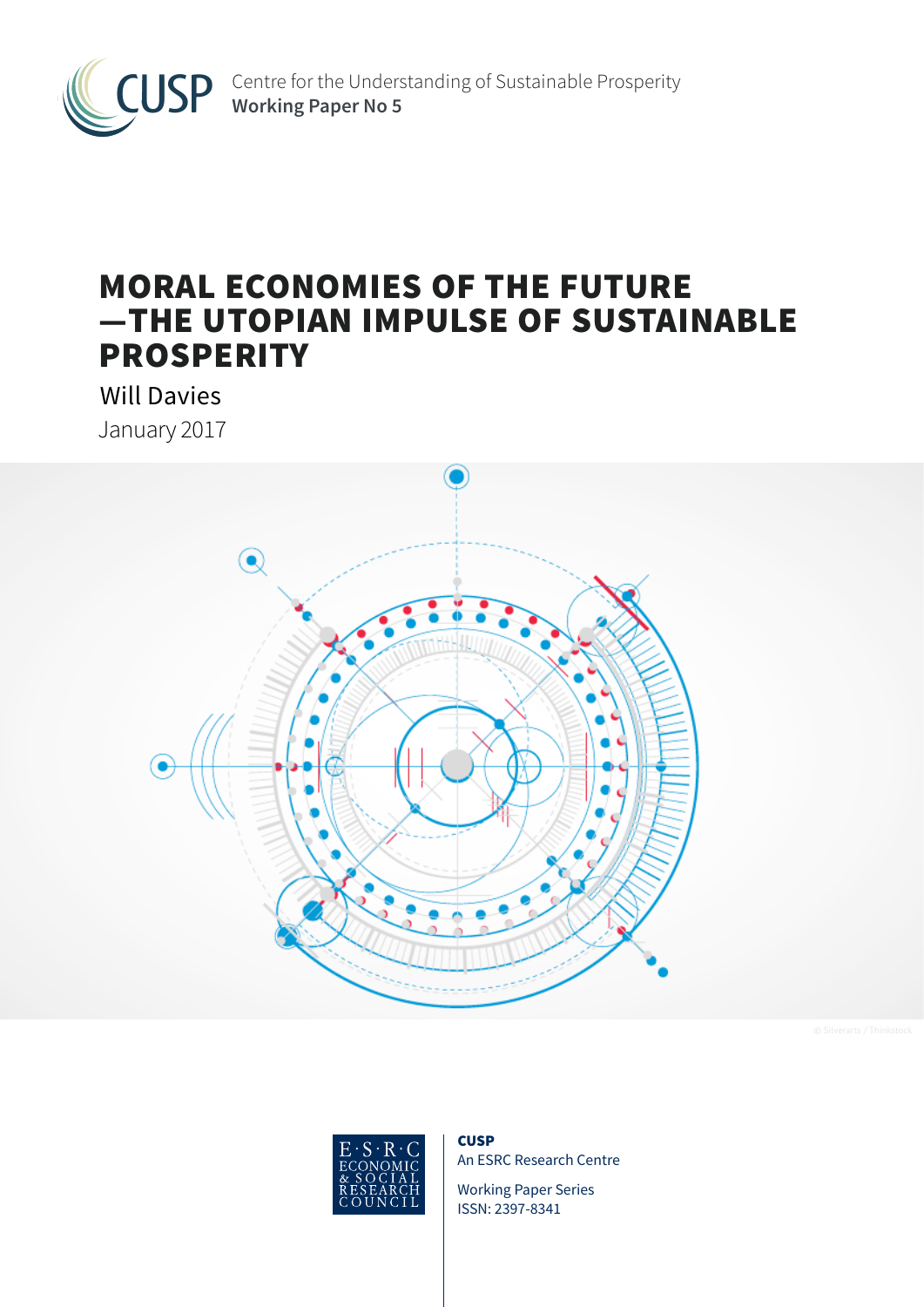The **Centre for the Understanding of Sustainable Prosperity** is funded by the Economic and Social Research Council (ESRC). The overall aim of CUSP is to explore the economic, ecological, social and governance dimensions of sustainable prosperity and to make concrete recommendations to government, business and civil society in pursuit of it. For more information about the research programme, please visit: **cusp.ac.uk**.

## Publication

Davies, William 2017: Moral Economies of the Future The utopian impulse of sustainable prosperity. CUSP Working Paper No 5. Guildford: University of Surrey. *Online at: www.cusp.ac.uk/publications.*

# Acknowledgements

The financial support of the Economic and Social Research Council for the Centre for the Understanding of Sustanable Prosperity (ESRC grant no: ES/M010163/1) is gratefully acknowledged.

# Contact details

William Davies, Political Economy Research Centre, Goldsmiths, Goldsmiths, University of London, SE14 6NW, UK. Email: w.davies@gold.ac.uk

## © CUSP 2017

The views expressed in this document are those of the authors and not of the ESRC or the University of Surrey. This publication and its contents may be reproduced as long as the reference source is cited.

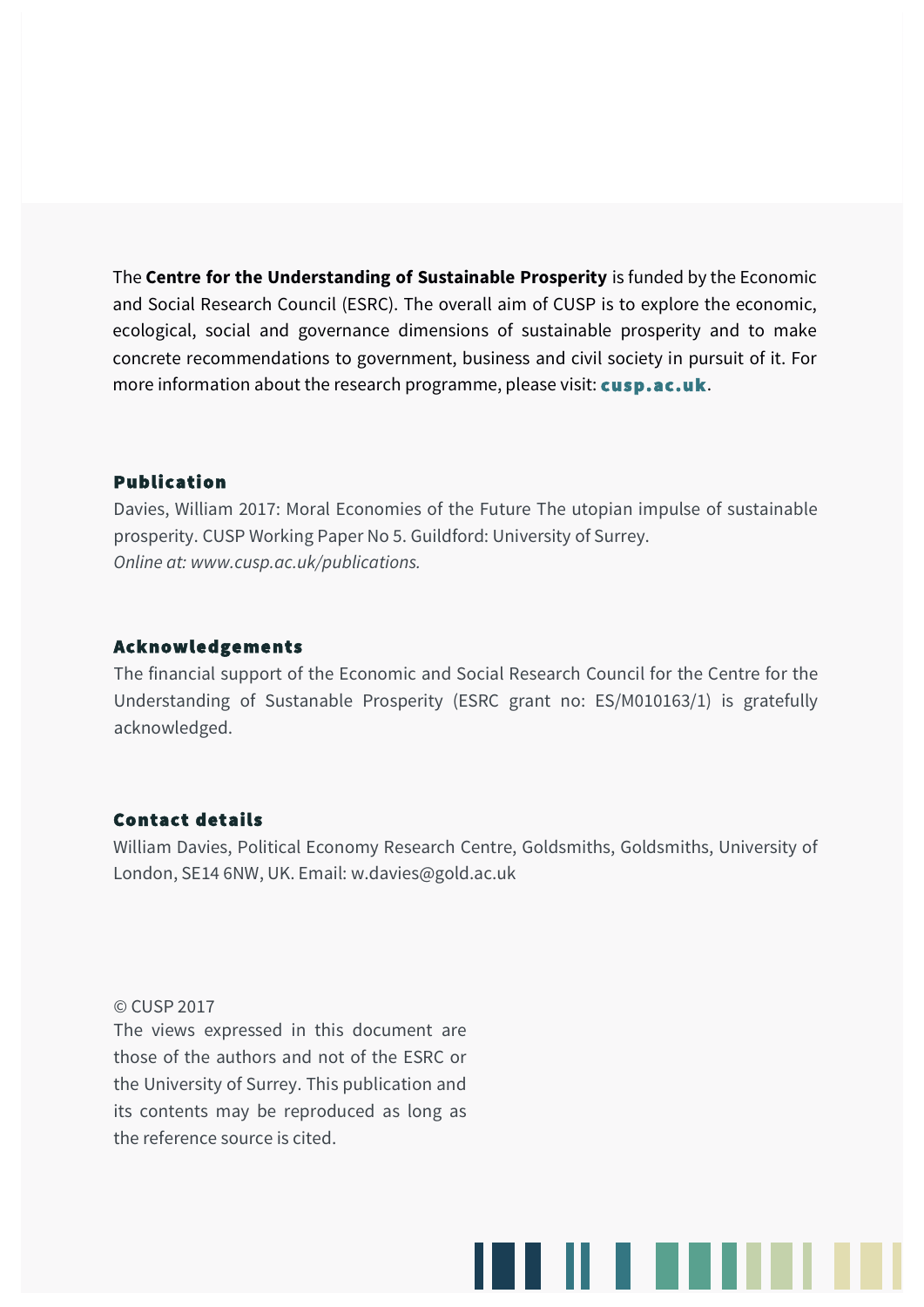# **Abstract**

The field of 'moral economy' explores the ways in which seemingly amoral economic institutions are normatively and politically instituted. However it has tended to neglect the question of how economic actors make commitments to the long-term future, of the sort that are implied by the idea of 'sustainable prosperity'. Work by Jens Beckert and Elena Esposito has brought a dynamic perspective to economic sociology, and helps pinpoint the precise problem posed by neoliberalism, namely that it seeks to channel all forms of futurity, hope and promise into market-based mechanisms, such as credit, risk, derivatives, business models and so on. This way of instituting 'the future' presents a blockage to all alternative forms of planning, design or imagination, where the latter seek noneconomistic, potentially incalculable forms of long-term commitment (for instance to future generations). Challenging the neoliberal framing of 'the future' requires a rediscovery of the forms of futurity, utopianism and hope that were present in modernism, but now need reinstating in ways that are not predicated on environmental degradation. Anthropocenic utopias are urgently required.

## **Introduction**

Since the birth of sociology in the late  $19<sup>th</sup>$  century, economic sociologists have highlighted the various ways in which seemingly amoral, technical and mathematical dimensions of capitalism are tacitly derived from moral commitments and norms. Hence, key commercial institutions such as contract and property are derivative of religious metaphysics (Durkheim, 1991); the work ethic that drives economic accumulation is a legacy of Protestant ethics (Weber, 2002); market exchange can be viewed as a form of normative reciprocity, but one which is accounted for (Mauss, 2002). Money itself originates as a promise, which depends on moral bonds of trust to retain value (Nietzsche, 2013; Graeber, 2012).

More recently, the field of 'moral economy' has demonstrated the ways in which economic institutions are fundamentally *constituted* as normative conventions. According to this perspective, the attempt to split society into an economic realm of 'value' and a social realm of 'values' is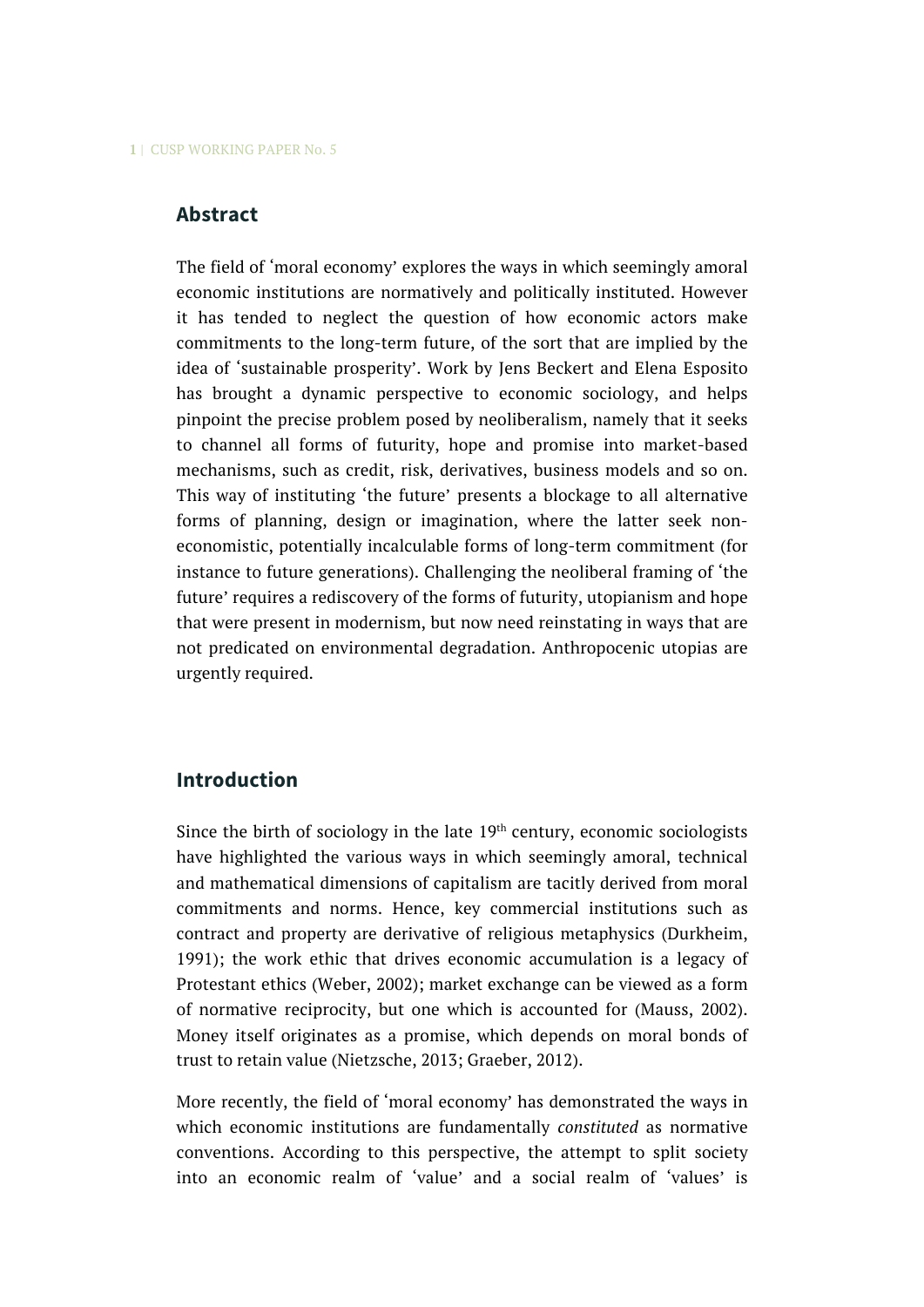misguided, and we should instead look to the way in which our economic notions of value are already imbued with metaphysical and ethical content (Stark, 2009). Statistics, for example, depend on the moral assumption that all human beings should be counted, for public policy to be justified (Desrosieres, 1998). Moral-economic rhetoric becomes especially important in the workplace, where management confronts a constant problem of how to win the commitment of employees (Boltanski & Chiapello, 2007). On closer inspection, the rhetoric of economics – such as 'worth', 'investment', 'earn' – reveals its moral underbelly, meaning that there is no realm of political economy that is free from normative or ethical presuppositions (Beckert & Aspers, 2011; Sayer, 2015). The sociological question is then *which* normative and ethical frameworks are at work and *where*, and which ones are being marginalised or suppressed (Boltanski & Thevenot, 2006).

Capitalism, therefore, depends on moral frameworks, beliefs and rhetorics for its propagation and success. But, from the perspective of moral economy, it also faces constant challenges to its legitimacy from within. Often these challenges focus on the failure of capitalism to deliver on its moral promises (for instance, that the market is not the 'level playing field' that its advocates claim). Sometimes, two rival moral visions of the economy – for example one privileging consumers, the other investors confront each other. Alternatively, critique may denounce the ways in which capitalism, markets and calculation destroy their own social foundations, 'the tragedy of the commons' or 'negative externalities' that engulf civil society, the public sphere and nature (Polanyi, 1957; Hardin, 1968). Finally, there are situations where human suffering is simply deemed intolerable and demands a response, purely by virtue of its extremity (Boltanski, 1999). What Boltanski terms the 'sociology of critique' involves mapping these various moral arguments, denunciations and conflicts.

These investigations of moral-economic frameworks tend to reproduce one common tendency of moral philosophy more generally: they focus on the present and the living. They explore (for example) the ways in which one set of actors denounces the actions of another; the implicit concepts of justice (and injustice) at work in statistical frameworks; the way sympathy works; the rhetorical appeals that management makes to labour; and so on. In this respect, they are implicitly contractual and static in their concept of justice, treating economic actors as operating within shared and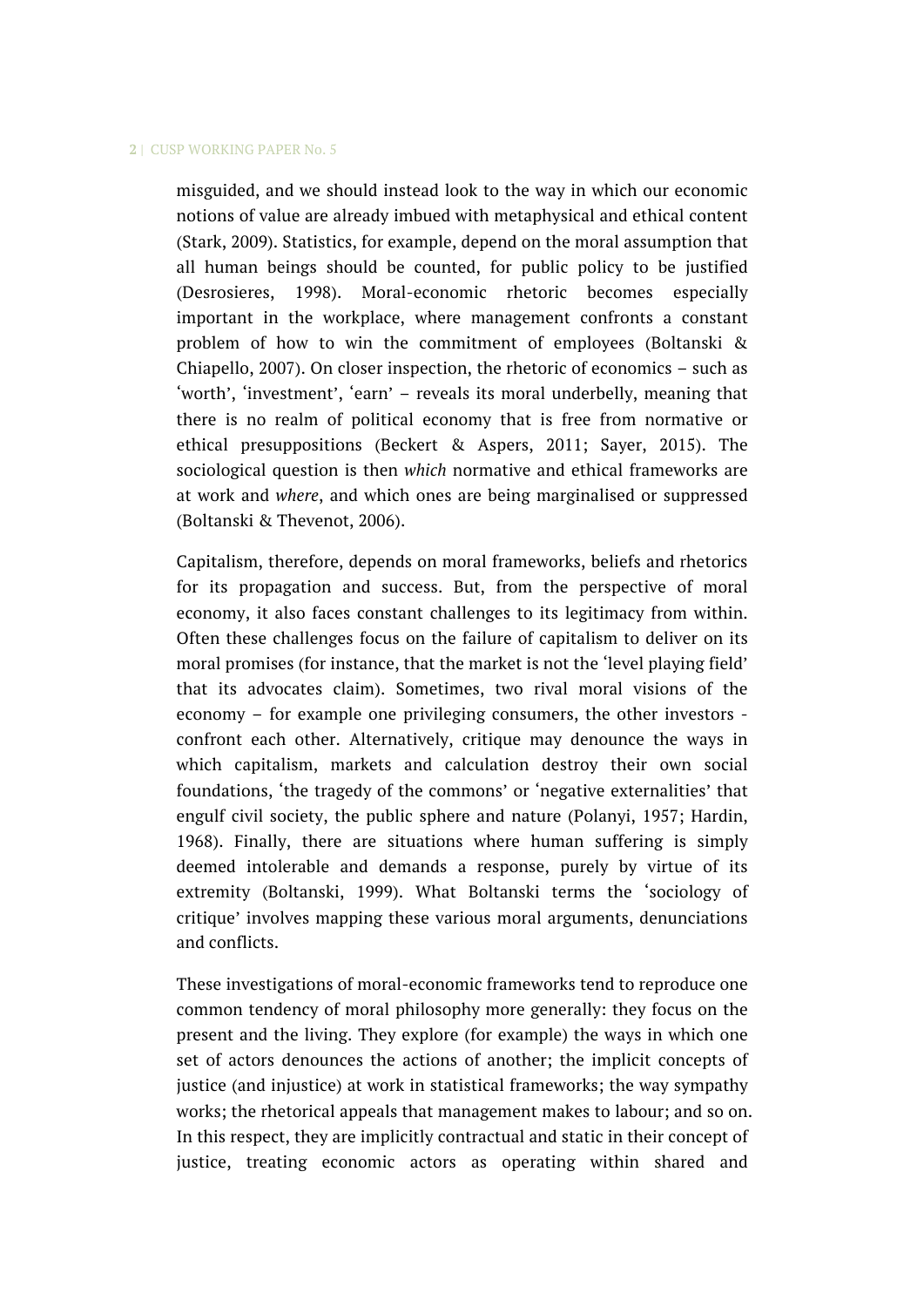contemporary moral spheres. But a number of contemporary cultural, technological and economic trends suggest that this emphasis on the contemporary as the space of moral evaluation is now inadequate. Two in particular need highlighting, both of which raise the problem of 'intergenerational justice' and the moral commitments and sentiments humans have towards the 'afterlife' that succeeds their own finite existence (Scheffler, 2013).

Firstly, as inequality rises, income is increasingly linked to the ownership of assets, rather than to labour, meaning that society becomes increasingly unequal (Piketty, 2014). This signals an ethical crisis, for it breaks a key moral promise of capitalism that reward will be roughly proportionate to 'effort' or 'talent', and produces a new rentier class (Sayer, 2015). However, it is a moral crisis that is distinctively diachronic in nature: the problem cannot be understood purely in terms of the distribution between rich and poor as it exists now, but how that distribution becomes progressively skewed, thanks to the tendency (identified by Piketty) of capital to become increasingly concentrated *over time*. Family inheritance has become an increasingly significant means of reproducing advantage and disadvantage. Moral instincts to conserve goods for future generations are diverted from public assets and traditions and towards private ones (Honig, 2013). Financial leverage makes acquisition of assets far easier for those that are already asset rich. Meanwhile, for those without the fortune to be born into wealth, access to social goods such as housing, higher education and dayto-day social security becomes tied to rising indebtedness, locking them into commitments over the long-term (Lazzarato, 2012). For the less fortunate, decisions to spend money in the present can have ramifications that last decades into the future; the more fortunate are protected from this by accumulation of wealth and asset price inflation that began decades in the past. Either way, the individual and intergenerational lifecycle is implicated in questions of economic justice.

Secondly, anthropogenic climate change forces us to think about time in an entirely new way, and with vastly extended time horizons (Malm, 2016). The very possibility of capitalism, as a system driven by constant expansion of productive capacity, becomes reframed in terms of the material affordances of compacted hydrocarbons deposited hundreds of millions of years in the past, then transfigured into a primary (and unaccounted for) factor of economic growth via the industrial revolution (Moore, 2015). Equally, as the category of the 'anthropocene' suggests, the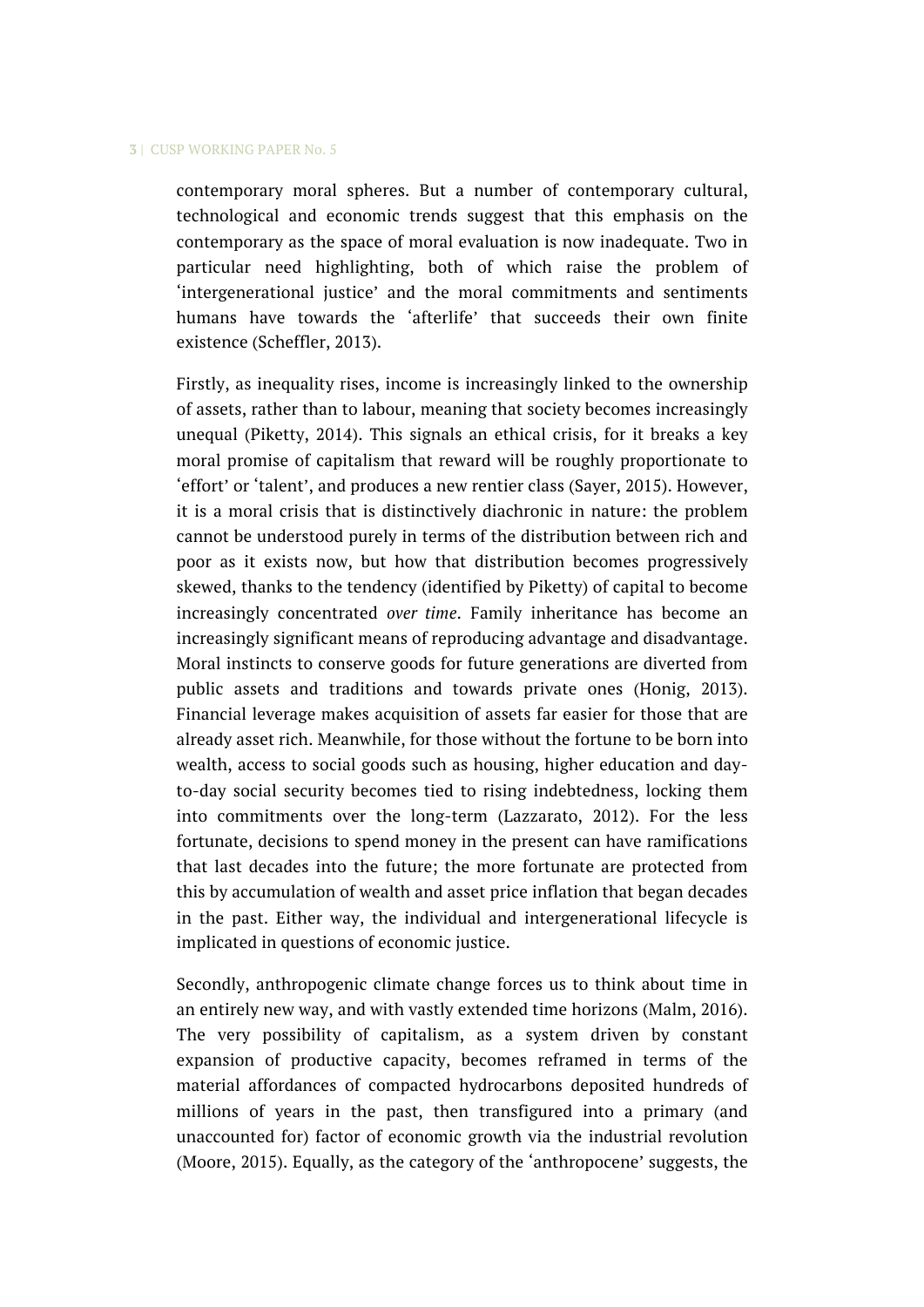implications of climate change (together with deposits of nuclear waste and the pollution of the oceans by plastics) stretch into the very distant future, well beyond what any orthodox economic or moral frameworks are capable of capturing. This has seen the emergence of moral and political philosophies which accommodate the interests of unborn generations and dispense with the linear view of the future as a continuation of the present (Forrester, 2016). It also underscores the Burkean, conservative critique of contract theory, namely that it fails to account for previous and future generations in its vision of justice (Scruton, 2014).

Just as moral philosophy must engage with diachronic and intergenerational issues (including moral commitments to the very distant future), so moral economy must be reconfigured to take time more seriously, to consider the ways in which time is normatively instituted by existing capitalist mechanisms (such as financial instruments) but also how temporality and futurity are the basis of crucial moral critiques of capitalism today. To be sure, there are many ways in which the future is represented, valued and calculated in contemporary capitalism, but arguably (as we shall see) these serve as an obstacle preventing alternative visions, utopias and economic valuation systems, which might conceive of time in a wholly different way.

This paper seeks to connect existing literature in 'moral economy' to the problem of temporality and futurity, specifically to consider how capitalism confronts (or avoids) *demands for a radically different economic future* and *concern for the radically distant economic future*. If we are to escape the presentist bias of both moral philosophy and moral economy, we need to start mapping the ways in which the future is represented in contemporary economic institutions (for better or worse) and also how it fuels the critique of contemporary economic institutions. That in turn might help us better to appreciate the value of alternative economic systems in the present. The claim that contemporary capitalism is not 'sustainable' can be heard in a range of ways, some conservative, others radical and others apocalyptic. These different rhetorics of critique sometimes bleed into each other.

The rest of the paper is in four parts. Firstly, I explore mechanisms through which the future is represented and acted upon as studied by recent economic sociologists, drawing heavily on Jens Beckert's work on 'fictional expectations' (2016). Secondly, I look at the way in which neoliberal critique and politics elevates these futuristic economic mechanisms to a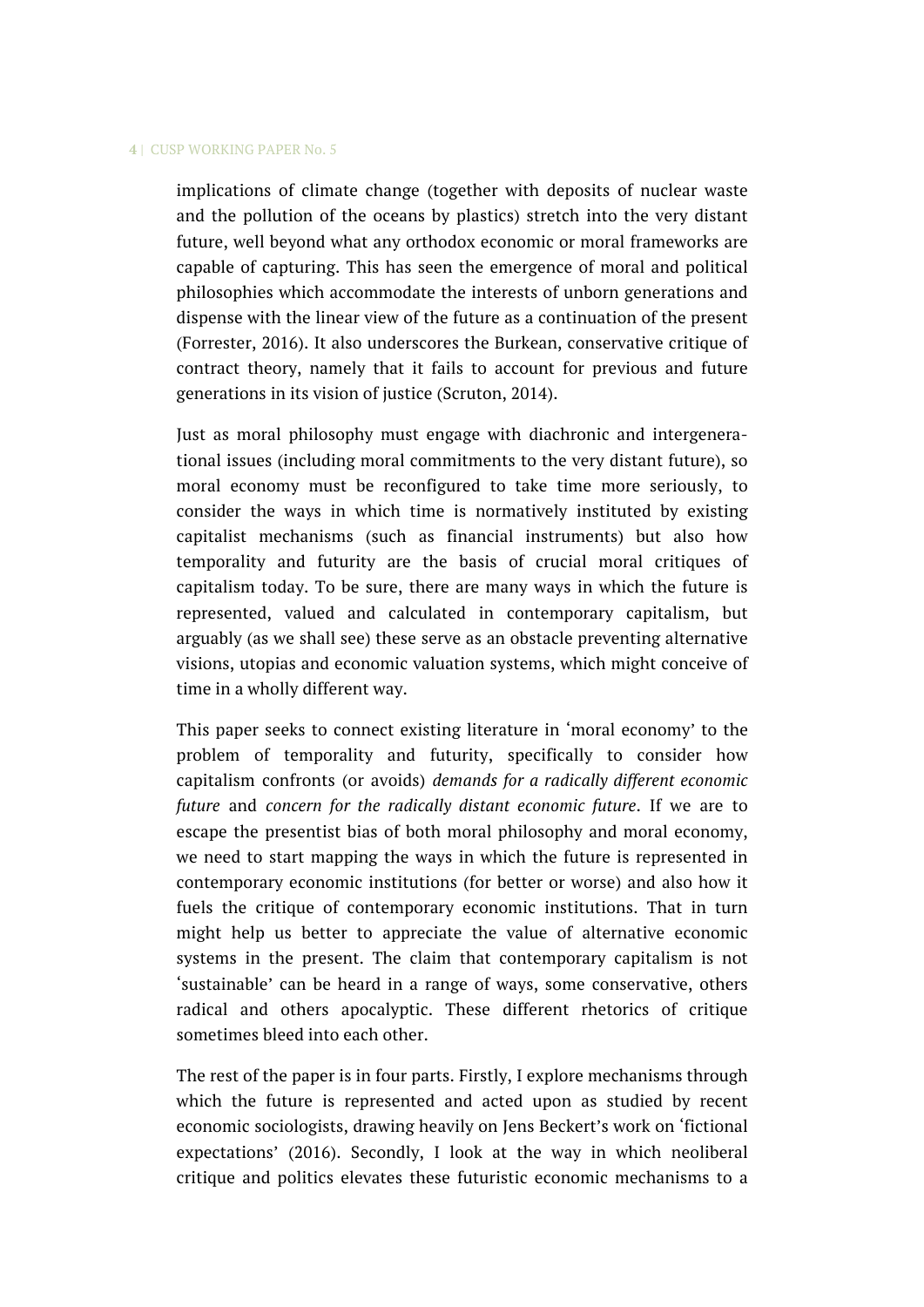central position in modernity, employing market mechanisms to confront uncertainty, not only in an economic sense but in a more fundamental existential and historical sense. Thirdly, I look at how the very idea of 'the future' as a collective destination is imperilled by this reliance on marketbased instruments, but also what such a 'future' might still mean. Finally, I look at how the moral-economic problem of intergenerational time can and can't be grasped by these modes of moral-economic critique today.

## **The future as economic artefact**

One of the characteristics of 'modernity' as a sociological category is the distinctive experience of *time* that it implies, for individuals and for societies. From the 18<sup>th</sup> century onwards, history became conceived as something which unfolded progressively, meaning that the present was unlike the past, and the future would be unlike the present again (Luhmann, 1976). The present exists between these two non-existent times, the empirical one known as 'history' and the imaginary one known as the 'future'. If the Enlightenment was the crucible of this modern philosophical consciousness of time, it acquired explicit cultural formations in the late  $19<sup>th</sup>$  century with aesthetic modernism, science fiction and political projects dedicated to designing alternative political and economic futures (Jameson, 2005). Because the future is the object of imagination, and not of cognition, future-oriented individuals share a common empirical ignorance that none can overcome (Esposito, 2011; Hayek, 1945). The impossibility of time travel represents a constraint with egalitarian properties.

While capitalism is manifestly a modernising and modernist force (Berman, 2010), there has been comparatively little sociological attention to the ways in which its particular institutions, norms, and practices embed this orientation towards the future. One important attempt to redress this is Jens Beckert's *Imagined Futures* (2016). As Beckert argues:

*"Capitalism can only expand if actors embrace the unpredictability of the future. If imaginaries of a distant, better future fade away or are obscured by fear, time horizons shrink and actors forego opportunities for further, future growth. As a result the capitalist dynamic slows."* (Beckert, 2016: 33)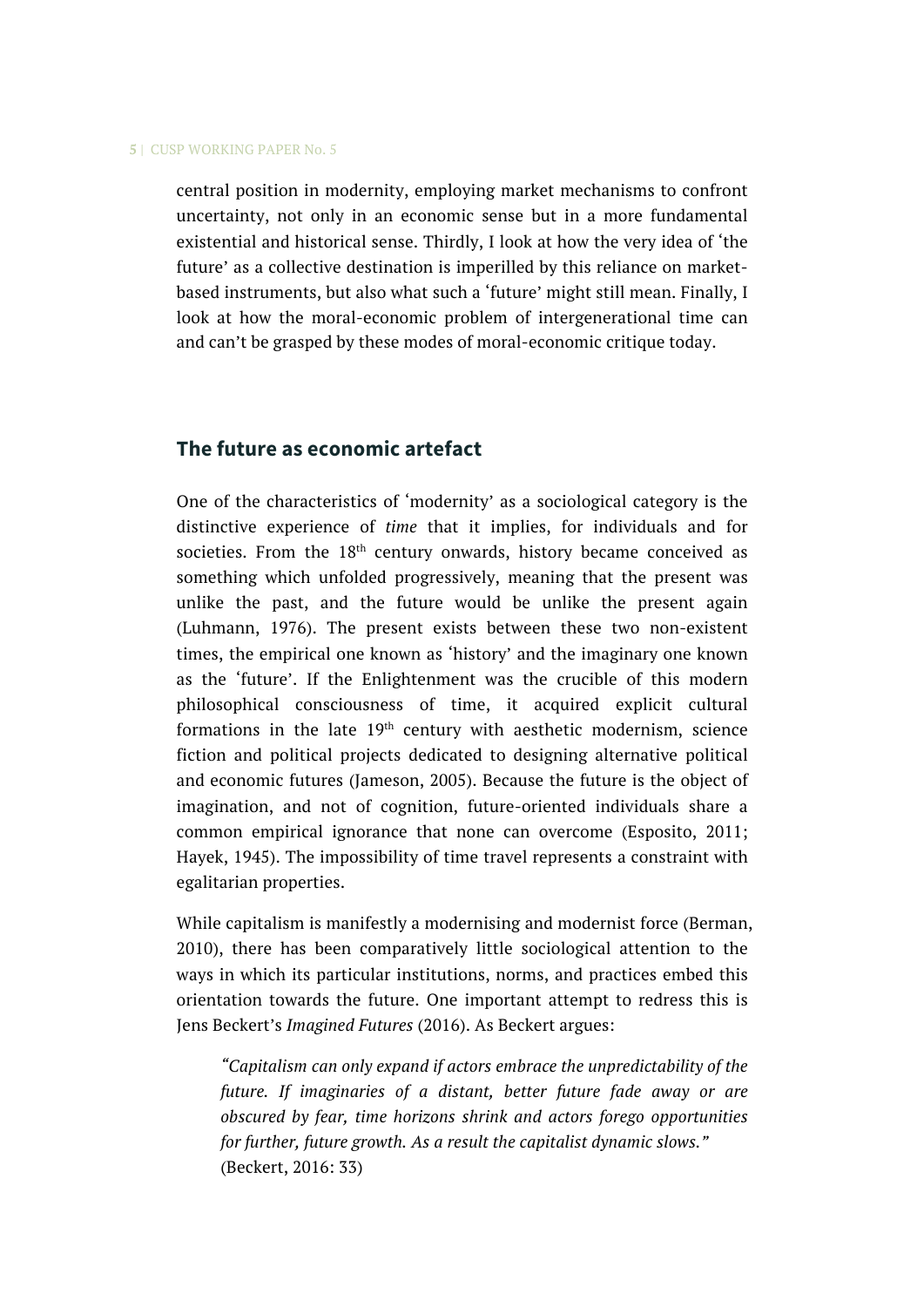A central fact about capitalism is that individuals and firms have the opportunity to produce new things in new ways, and to consume new things. As entrepreneurs, employees and consumers, individuals face the future on the understanding that it will not necessarily be a simple repetition of the past. Meanwhile, the nature of the novelty is such that it cannot be entirely calculated on the basis of past data: it involves uncertainty, and not only risk (Knight, 1957). The periodic eruption of capitalist crises confirms that the future is not entirely within anyone's control, and these crises occasion a transformation of the economic landscape that is then irreversible.

The institutions of capitalism both facilitate and accommodate this futureoriented existence. Beckert coins the term 'fictional expectations' to describe the various ways in which actors represent the future in such a way that it appears *as if* it were an empirical reality that can be acted on, but is ultimately just a product of the imagination.

*"Under conditions of uncertainty, assessments of how the future will look share important characteristics with literary fiction; most importantly, they create a reality of their own by making assertions that go beyond the reporting of empirical facts. Fiction pretends a reality where the author and the readers act as if the described reality were true."*  (Beckert, 2016: 61)

One of the crucial institutions in this respect is money, which possesses no intrinsic value or use, but which mediates our relationship to the future. When money functions effectively, we invest confidence that it will retain its value in future and that others will continue to accept it in future. Saving money is a way of preparing for a future that cannot be known in advance. Lending money to entrepreneurs is an investment in their 'fictional expectation' of future revenues. Money both opens us up to an unknowable and uncertain future (offering infinite possible uses), and also renders that existential uncertainty manageable, insuring us against the threat of infinite possible contingencies (Esposito, 2011). In that respect, credit money (which exists in the form of paper) is a distinctively modern and groundless phenomenon, which promises to connect past, present and future, under conditions of historical and existential transformation (Simmel, 2004). It takes on a transcendent moral quality, thanks to the hopes and trust that are invested in it.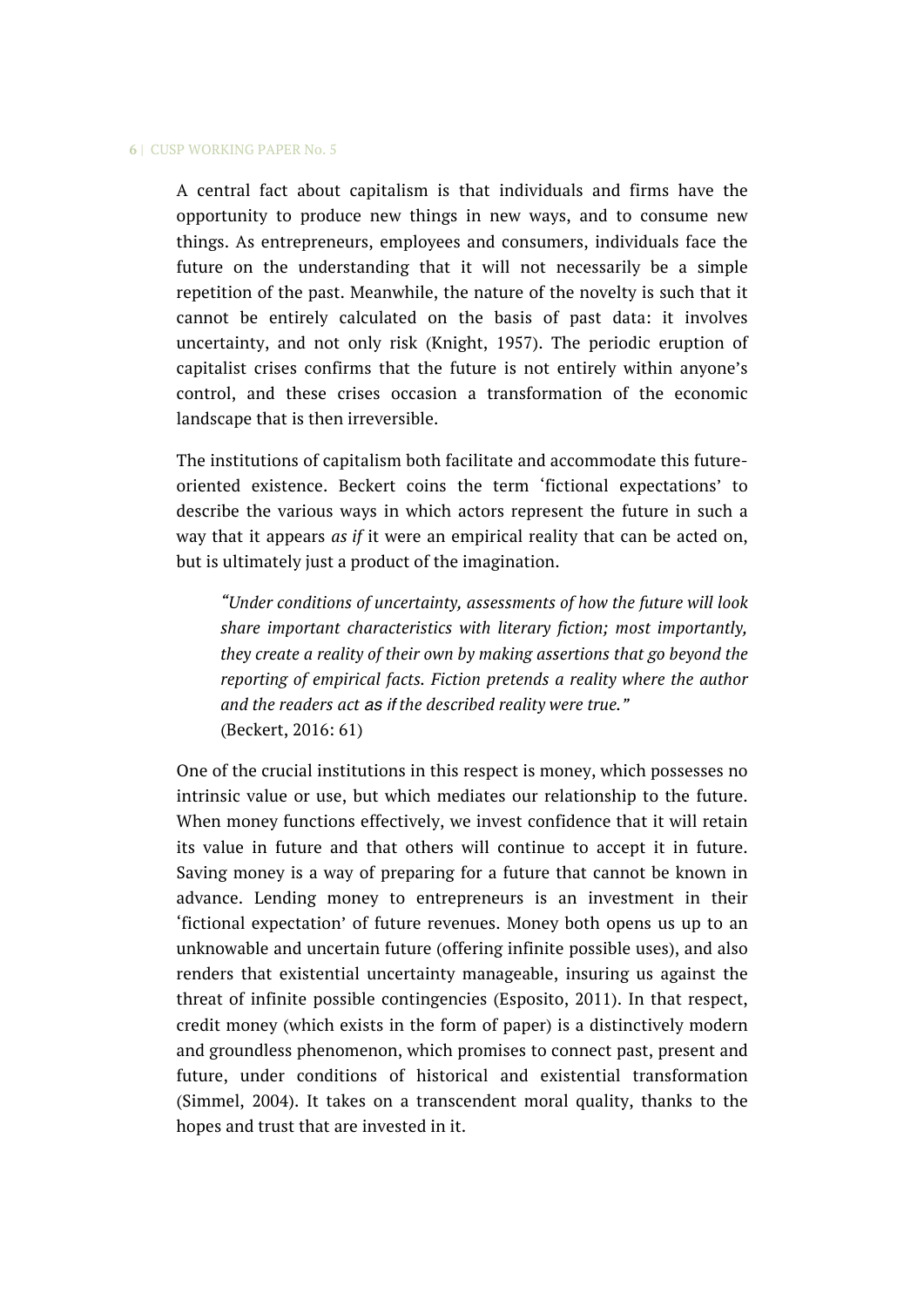These relationships to the future are moral inasmuch as they involve promises which are in principle binding. Efforts at reputation-building, such as branding and corporate social responsibility (CSR), aim to inculcate trust that past behaviour is a reliable indication of future behaviour. By transcending the here and now, a brand generates fictional expectations that future behaviour and outcomes will be proper and ethical. CSR extends this logic in various directions, employing the normativetemporal logic of brands in order to build a reputation for behaving ethically in relation to various stakeholders. Besides this, advocates of CSR construct a fictional expectation that adherents to ethical business principles will in future reap economic rewards, as a side-effect of virtuous behaviour (Abend, 2014).

Economic promises regarding the future are often parasitical on political and social promises provided by the state (Fligstein, 2001). For instance, money has the symbolic backing of state sovereignty, even if most of the money in circulation is produced by private banks. Banks benefit from deposit insurance provided by the state, entrepreneurs are protected by bankruptcy legislation and shareholders by limited liability. Such institutions alleviate the full gravity of uncertainty that would exist in a wholly privatised economy, and allow the future to be faced with some degree of confidence. Less certain are the promises politicians make regarding rising prosperity (typically represented in GDP growth) and employment, though these were the bedrock of the post-war macroeconomy. The expectation that 'the economy' will be bigger next year than this year is ultimately a fiction, which rests (amongst other things) on the convention that there is a thing called 'the economy' at all (Mitchell, 2005). By restricting the power of finance in particular, Keynesianism ensured that economic promises and political promises were entangled with each other. Reducing the power of private finance to issue promises (with the 'animal spirits' that Keynes saw going with that) created space for the state to issue them in the form of collective plans.

Fictional expectations are necessary because capitalist economies are not merely repetitive, but progressive and evolutionary. In order for a new business to attract capital, it needs to tell – and perform - a credible story about its future and how it will earn income (Doganova & Muniesa, 2015). In order for a new product to attract customers, it needs to be accompanied by a credible narrative and image of how it will benefit consumers, i.e. advertising (Beckert, 2016). For savers to hang on to their currency and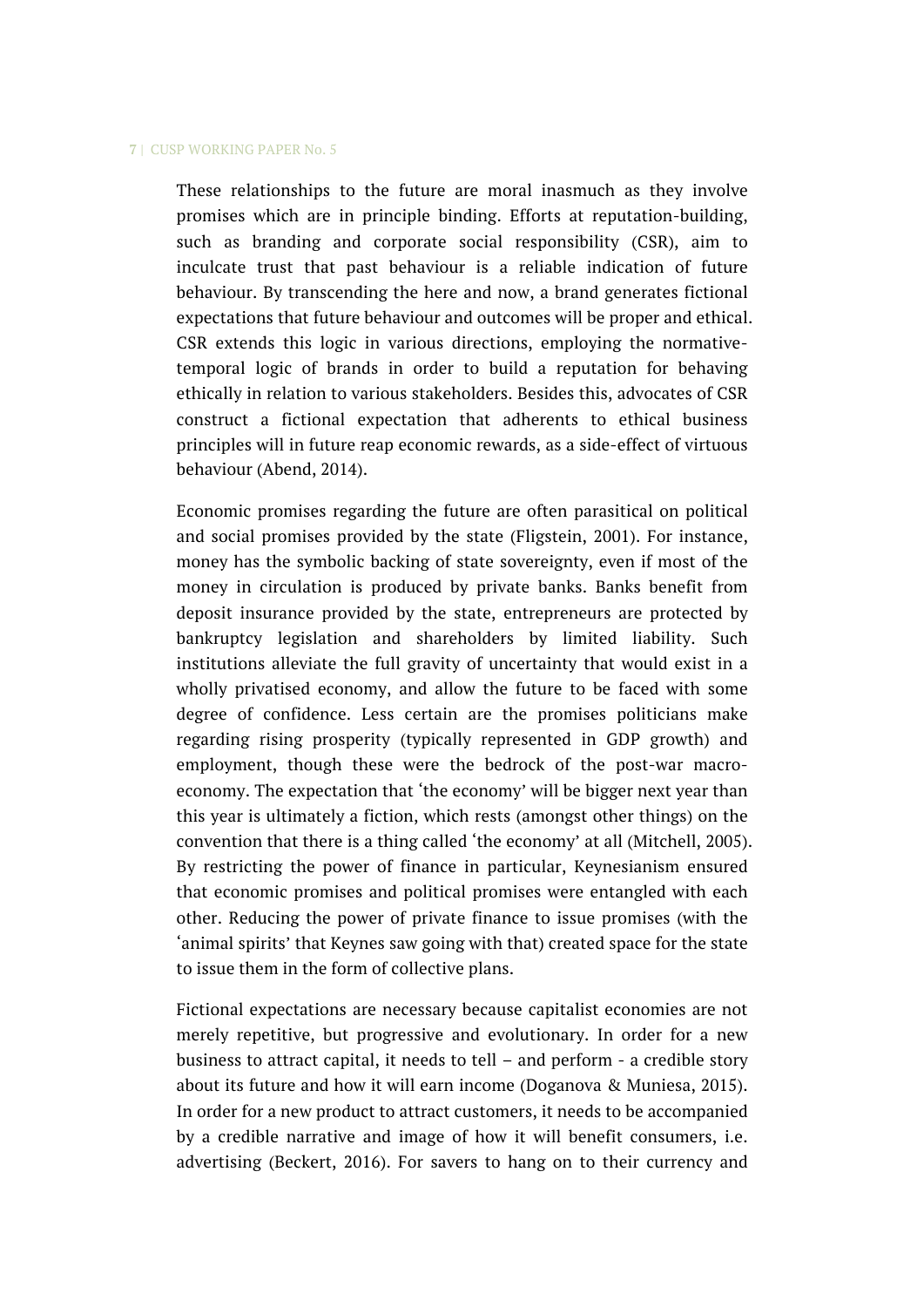place it in a bank, they have to believe the stories that regulators and central bankers tell about their plans to minimise inflation and financial risk. All of these can be bolstered by calculative devices and numbers which reassure actors that there is some rationality involved; but they don't alleviate the ontological unknowability of the future, and are therefore ultimately dependent on the power of human imagination and binding power of moral commitments.

Beckert is clear that there is a politics of fictional expectations: "power in the economy is exercised to the extent an actor can make his own imaginary of the future become influential and mobilize others to turn it into the future present" (2016: 85). Certain individuals and institutions find it far easier to attract credit and investment or to market new goods, for example, than others. Those who are already rich may find it easier to render their fictional expectations credible, meaning that money can be employed to influence the imaginary of the economy more broadly. One of the dangers of over-dominant imaginaries is that economic actors start to take the future for granted, allowing the 'pretence' that is at work in fictional expectations and forgetting that it isn't real. This can occasion crises, as over-confidence turns to a crisis of confidence, and then a search takes place for alternative narratives and visions.

# **Neoliberal futures**

A central proposition of neoliberalism is that centralised political visions of the future are inherently faulty and potentially dangerous. According to neoliberal critics such as Hayek, efforts by politicians to plan the future involve imposing a set of values upon the collective, and quashing the various opinions, perspectives, estimates and values of private individuals and firms with their own private economic agendas (Hayek, 1944, 1945). To put this in Beckert's terms, the danger of government economic planning, from a neoliberal perspective, is that it imposes a fictional expectation regardless of whether individuals which to invest it with credibility. One of the downsides of this (as explored by the rational expectations school of economics) is that, when governments declare their plans for the future, individual investors and firms can adjust their own plans accordingly, producing unintended consequences such as inflation. Regardless of how sincere a government's promise may be, its capacity to shape expectations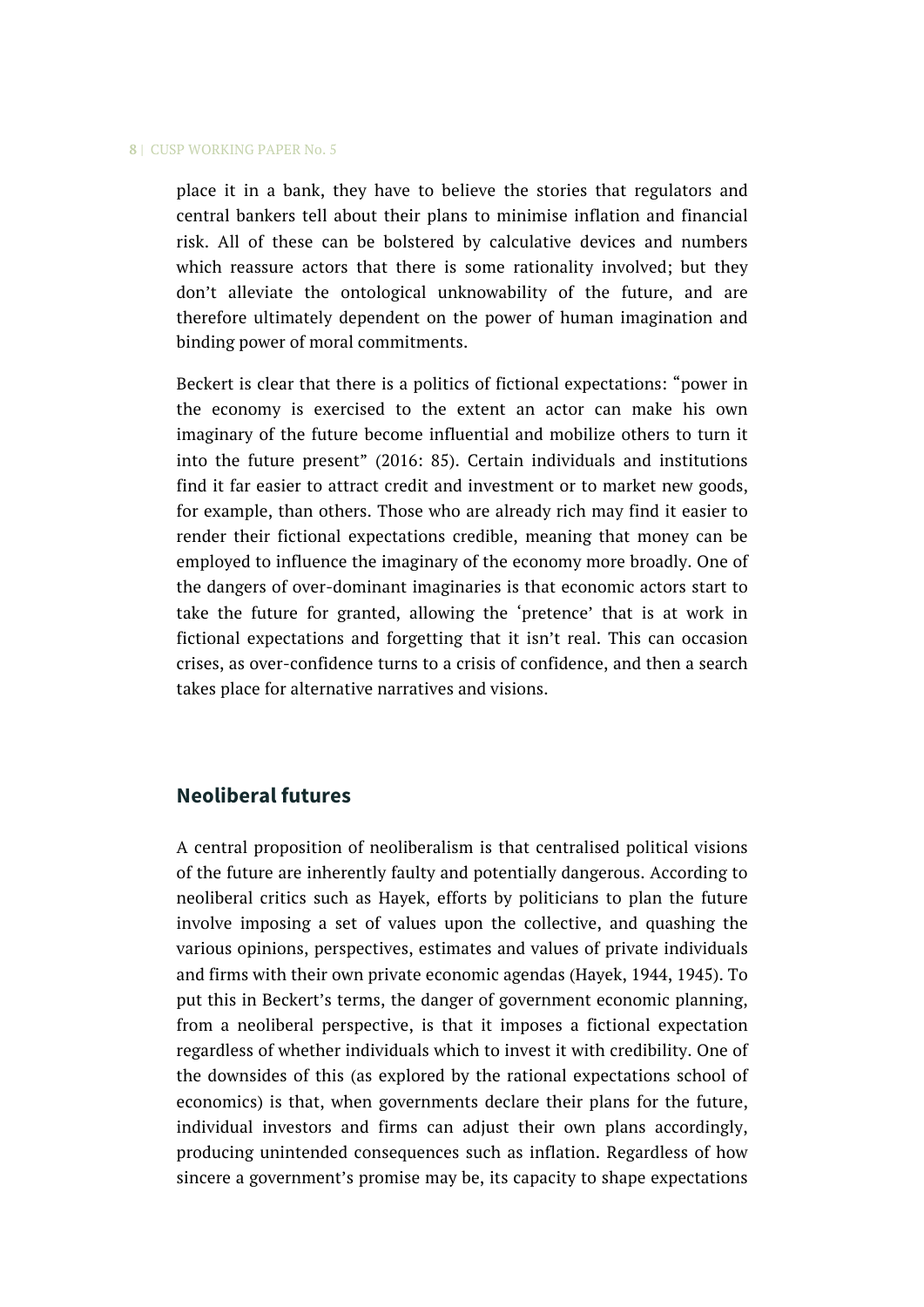depends on it being believed, which neoliberals argue it eventually will not be. Even if politicians are sincere in the promises they make, the side effects of public planning mean that they will be unable to deliver on them.

The neoliberal alternative is to suggest that the future is beyond any form of collective control, and that this truth must therefore become embedded in quasi-constitutional terms. The function of the state is not to represent or design the future, in the way that socialists, Keynesians and planners had, but to create the most reliable framework within which private visions of the future can be developed, propagated and sold to investors and consumers. As Mirowski has argued, neoliberalism starts from an *epistemological* premise that there is no reliable knowledge on which authoritative public policy could be founded, and therefore the state must trust markets (and quasi-markets) to organise a vast plurality of perspectives and narratives (Mirowski, 2013). The task of the state is to create stable regulatory and monetary conditions within which private economic actors can potentially make credible promises to each other: these include low and steady inflation, strong property rights, predictable regulation, minimal political uncertainty. What this means is that, in order for entrepreneurs and financiers to be constantly innovating and risktaking, the political framework of society must remain as steady and constant as possible (Davies, 2014).

Just as the opportunities for political actors to represent the future then goes into decline, the opportunities for economic actors to do so expands greatly. Because neoliberalism *starts* from the premise that the future is unknowable, there is no type of future eventuality that can't potentially be incorporated into this paradigm via instruments of risk management, forecasting and insurance. The development of derivatives from the 1970s onwards took the uncertainty of future events, and turned this into a profit stream, treating the future's "inactuality as a resource" (Esposito, 2011: 20). In response to failures of Keynesian and socialist state-led modernisation, neoliberalism seizes the latent modernity of money, capital and risk and grants it a foundational position in how societies and individuals confront the future. All modernity becomes economic modernity (Davies, 2016). Rather than politicians or experts needing to anticipate or control what is around the corner, they focus on creating the framework within which professional futurists – entrepreneurs, venture capitalists, market researchers, speculators – can do this in a decentralised fashion.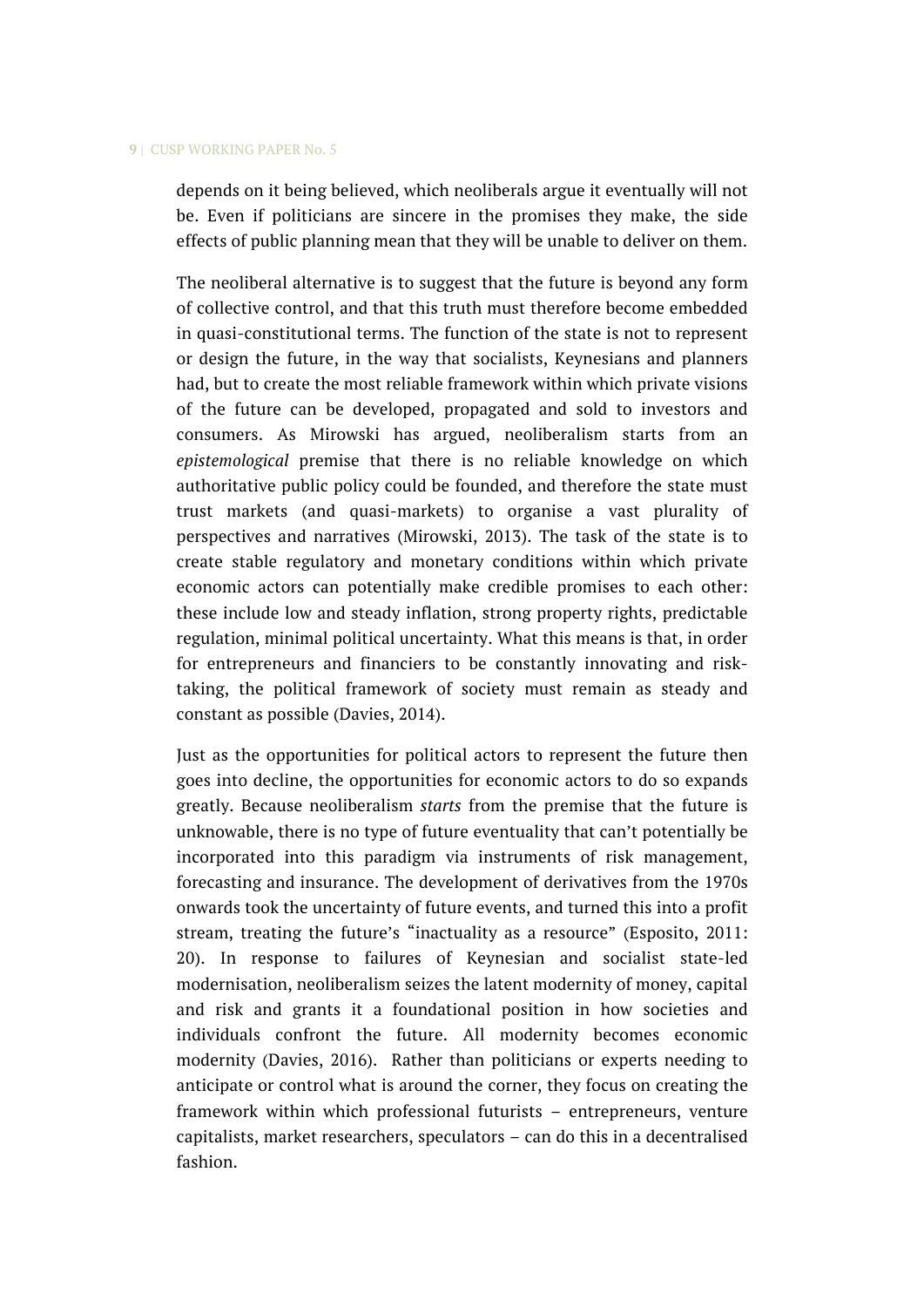Under neoliberalism, techniques of risk modelling and future-mapping that developed within the market sphere come to permeate all areas of life. 'Prediction markets' are constructed to aggregate perspectives on the future. Discount rates, contingent valuation and cost benefit analysis allow for any future outcome to be calculated, in terms of its probability and distance into the future. Credit can expand into more and more areas of social life, as the capacity to calculate credit-worthiness and predict future revenues expands into new territories (Leyshon & Thrift, 2007). It is thanks to such innovations that private finance can engulf low-income and precarious communities ('sub-prime') which were historically denied credit (Poon, 2007). Business models of new ventures start to become more farfetched in their envisioning of future behaviours and norms, and not only of future products (Doganova & Muniesa, 2015).

There is no disruption or change that cannot potentially be represented using techniques of risk calculation. Equally, there is no social cost that can't potentially be solved by rendering it calculable in financial terms. Problems, such as environmental degradation, which appear to be *effects* of corporate strategy and capitalist growth come to be represented as opportunities for *new* corporate strategies and growth (Wright & Nyberg, 2015). The Law and Economics tradition represents crime and public harm only in terms of calculable inefficiencies, then assumes that these are best redressed through financial compensation rather than criminalisation or moral sanctions (Davies, 2010). This often involves calculating a price for 'public goods', through techniques such as 'willingness to pay' surveys (Fourcade, 2011). Negative externalities such as carbon dioxide emissions can be supposedly dealt with through the construction of new markets, within which these costs can be distributed to the producers which can carry them most efficiently (Lane, 2012; Stephan & Lane, 2014). Corporate logic of reputation-building combined with entrepreneurial imagination, underpinned by ever smarter forms of risk-modelling, becomes elevated to the ultimate safeguard against the uncertain future.

The moral economy of neoliberalism is one that seeks to represent all commitments – including those to the future and to future generations – in calculable monetary terms. It is therefore a regime of value that seeks to crowd out all other regimes of valuation, including those on which the success of market economies might depend. Wherever there is evidence of collective action problems (in the social or environmental spheres), the neoliberal policy solution is to construct a way in which public goods can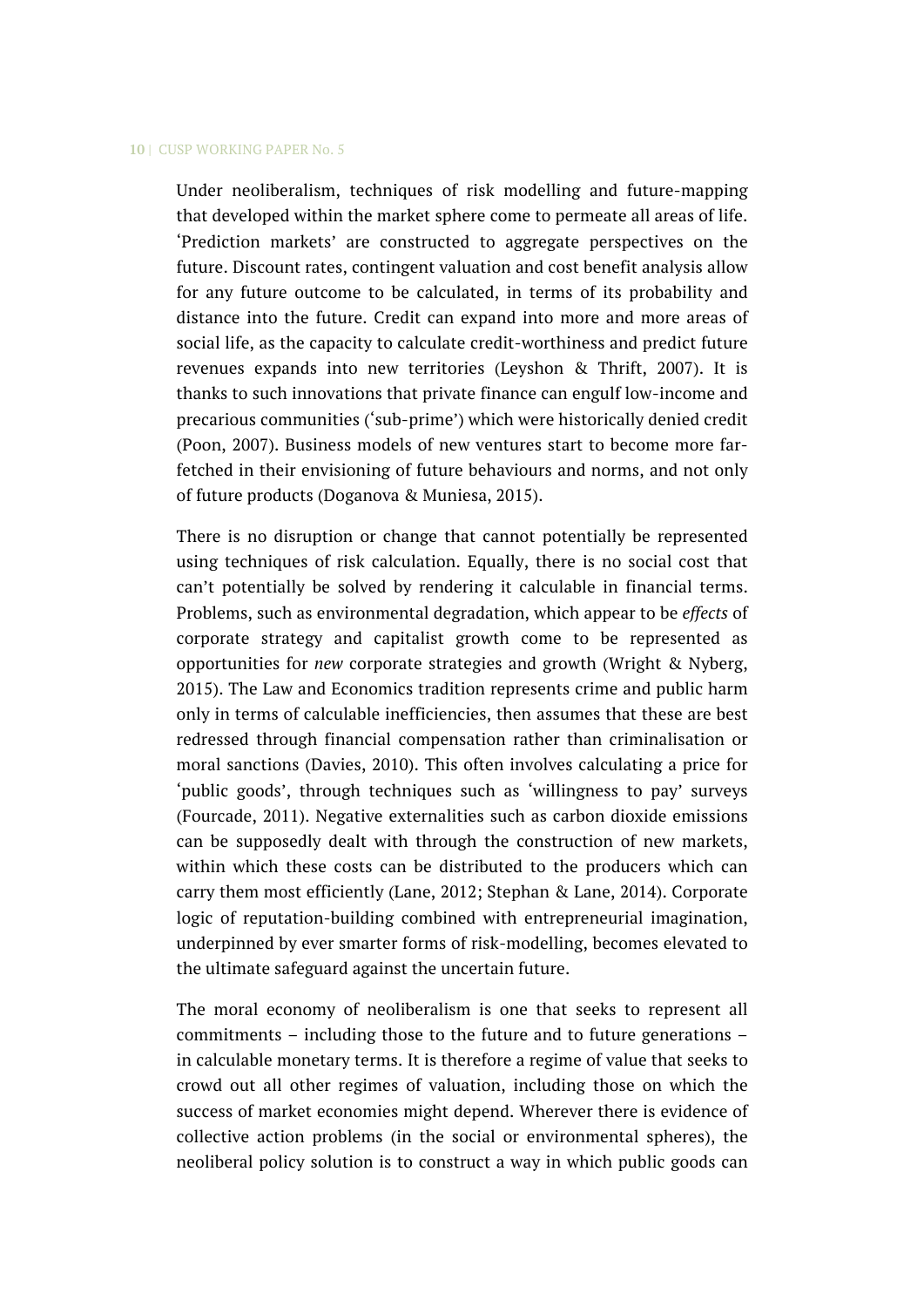be appropriately priced and thereby accommodated within private investment plans. This prioritisation of financial logic is a moral project, inasmuch as it requires individuals and firms to respect obligations of debt, contract and compensation (Rose, 1996; Lazzarato, 2012). Moral economy can bring this underlying normativity to light, for instance by showing how rates of discount are selected or the methodologies through which 'nature' is valued. But this is also a monistic project, in that it closes down space within which rival moral logics might arise, including other moral relationships to the future and the public good.

# **'The future' lost and found**

A number of critics have argued that the dawn of the neoliberal epoch coincided with the disappearance of 'the future', in the sense that it emerged in the  $19<sup>th</sup>$  century as a space of political fantasy and promise (Jameson, 2005; Murphy, 2015). Franco Berardi has argued that 'the future', as conceived by modernists, utopian science fiction writers and the Futurists themselves, peaked in 1968, and was dead by 1977 (2011). This is seen in the appearance of what became known as 'postmodernism' as an aesthetic and architectural style from 1973 onwards, combined with more dystopian forms of science fiction. Postmodernism is widely understood as signalling a loss of historical sensibility, and a turn towards a new spatial politics, where everything is contemporaneous to everything else and "all politics is about real estate" (Jameson, 1992, 2016). Rather than hope for a different future, radical politics becomes about discovering different spaces or different bodies as they co-exist in the present.

One way of articulating this would be to say that, under neoliberalism, modernist exuberance for the future shifts from the realm of political society and culture into the institutions of finance. In Beckert's terms, it is the fictional expectations of professional risk assessors, credit-raters and model builders that come to *count*. Because collective futures are no longer anticipated or promised by public agencies, and because the function of the state shifts to the maintenance of reliable money and regulations, society is no longer a space or object of utopian representation. The disappearance of inflation – one of the central objectives of neoliberalism from the mid-1970s onwards – represents the great triumph of financial modernism over political modernism, inasmuch as states no longer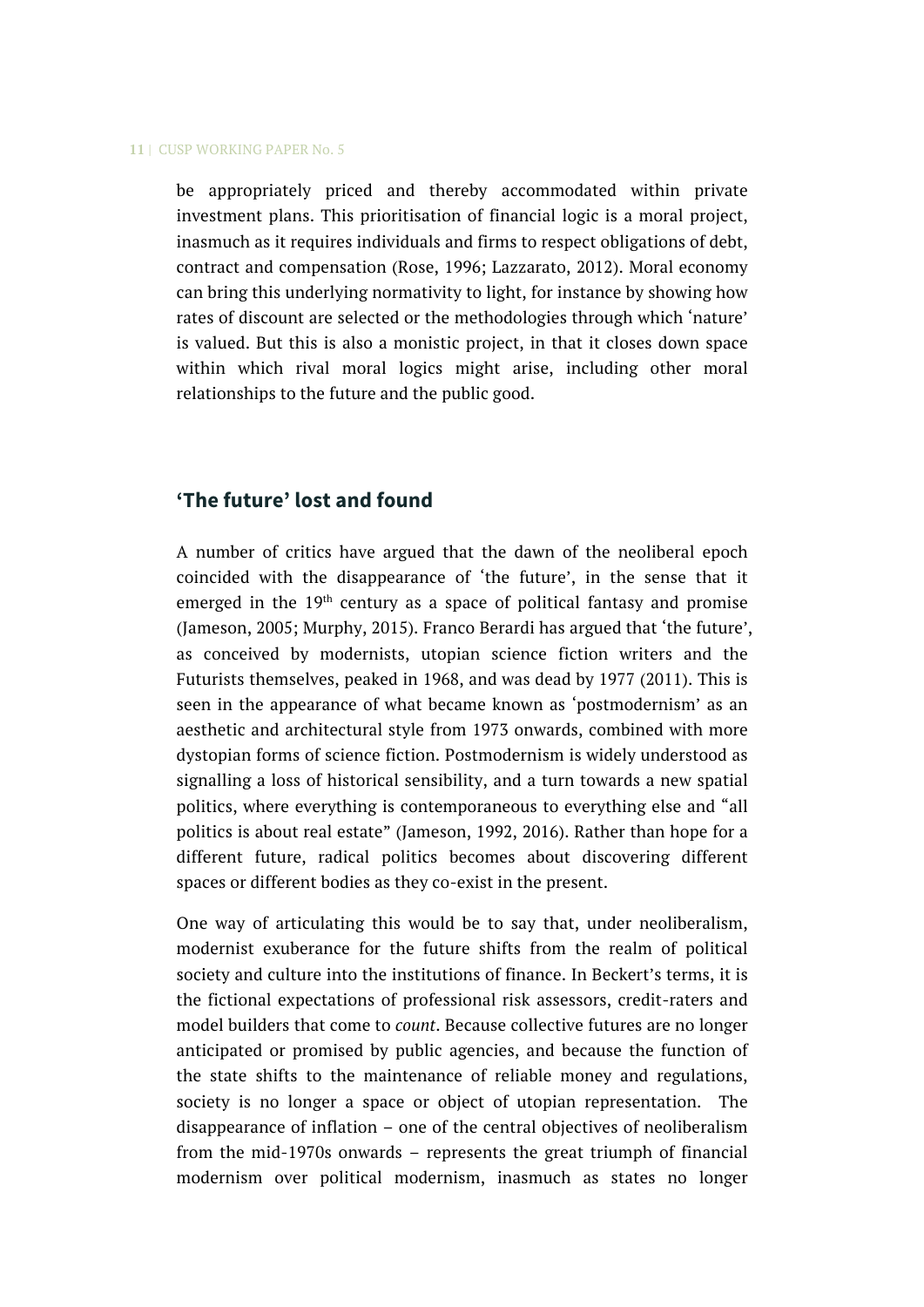threaten to inject political uncertainty into the future of a sort that might damage financial interests. But the appearance of deflation and negative interest rates in the post-2008 era demonstrates how such triumphs turn sour: the promise of money becomes more credible than anything else, meaning there is nothing worth spending on or investing in.

The neoliberal replacement of collective futurism by calculable financial risk encounters a substantial philosophical problem. This is a problem of reflexivity or performativity that economistic techniques of risk analysis cannot compute: the present that occurs *now* is shaped by how an imaginary *future* was acted upon in the *past*. Risk assessment doesn't just represent the future; in altering behaviour in the present, it also changes the future that ultimately elapses. Esposito puts this as follows:

*"The weakness of economic theory results from its lack of circularity. This lack prevents it from considering both the way in which the present depends on a future that depends on what the present expects from it, and also the fact that operators observe each other and the theory that describes their behavior. Economic theory has failed to observe itself and its relationship with its object of study."* (Esposito, 2011: 11-12)

To use the example of environmental degradation, costs we are living with now are not simply an unavoidable externality of 200 years of industrial growth; they are also a consequence of environmental policy failures in the very recent past. Time-limited targets for reduction in greenhouse gas emissions, which were viewed as critical when set only a few years ago, have now been missed and become part of the past. 'By then it will be too late' is a phrase that has been used in the past to describe the present we are now in – so how do we act? The global financial crisis (which emanated from derivatives) showed that the progressive spread of risk management into more and more areas of society generates uncertainties of its own, that cannot be resolved simply through more risk management. This was a failure which occurred *over time*, as calculative devices gradually lost their purchase on the uncertainties they are constructed to compute.

Techniques of risk management can therefore become *too successful* in representing the future, and end up altering the future to the point where they no longer represent it adequately. This type of self-cancelling prophecy is what MacKenzie terms 'counter-performativity' (MacKenzie, 2011). Fictional expectations become too credible, and agents start to view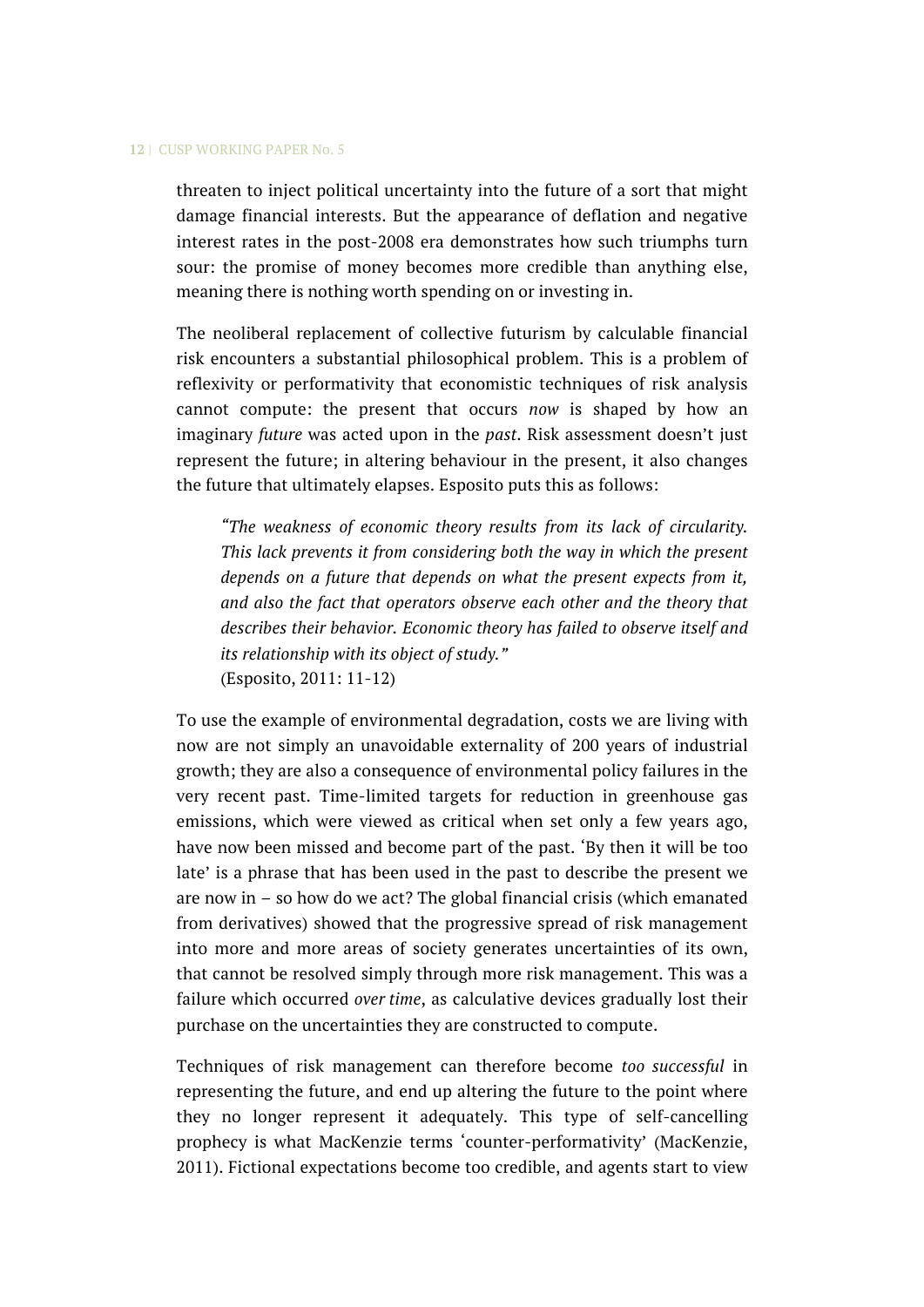them as empirical rather than as imagined 'as if' scenarios, and start to act as if the future was knowable after all. The assumptions on which such techniques are based do not adapt to the performative power that they acquire over time. This means that they project linear futures, while transforming society in non-linear ways.

A second consequence of this is that, in certain important ways, the openness and uncertainty of the future is closed down by inequality. Certain individuals acquire far more power over the future than others, which when converted into wealth then produces even greater power to shape the future. Piketty has demonstrated that the rate of return on capital is typically higher than the rate of growth in income (Piketty, 2014). Ownership of assets yields income that enables the purchase of more assets, generating a rentier class who are protected from the uncertainty of the future by capital and the income it generates. Rather than a tool for engaging with uncertainty, capital serves as a means of minimizing it, reproducing advantages in the process. Conversely, those without assets rely increasingly on credit in order to cope with uncertainties (such as the loss of income or family upheaval), which then locks them into obligations to their creditors. This may also produce snowballing effects, where more debt is taken on to settle previous debts. These effects suggest that capitalist inequality has inbuilt tendencies to rise over time, and economic modernity – the sense of a future that is different from the past – may become less plausible.

The reproduction of inequality via family inheritance represents a particular challenge to the neoliberal vision of modernity. The crucial capitalist coupling through which the uncertain future is seized and shaped is that between entrepreneur and creditor: the heroic figure with a credible narrative and the financier seeking a narrative to capitalize. Rentier elites looking to preserve their wealth for their own offspring lack the modernist orientation, while those inheriting that wealth have no incentive to take risks. The uncertainty of the future is not embraced, as in the romantic vision of entrepreneurship and capitalization, but closed down via private property rights and inheritance.

While the neoliberal epistemology may simply demand more risk models or risk-taking, to alleviate the failures of the present, another conclusion to draw is that the future needs instead to be imagined and represented in non-financial, uncalculated ways. In a certain sense, 'the future' (of the sort that went into decline with neoliberalism and post-modernism in the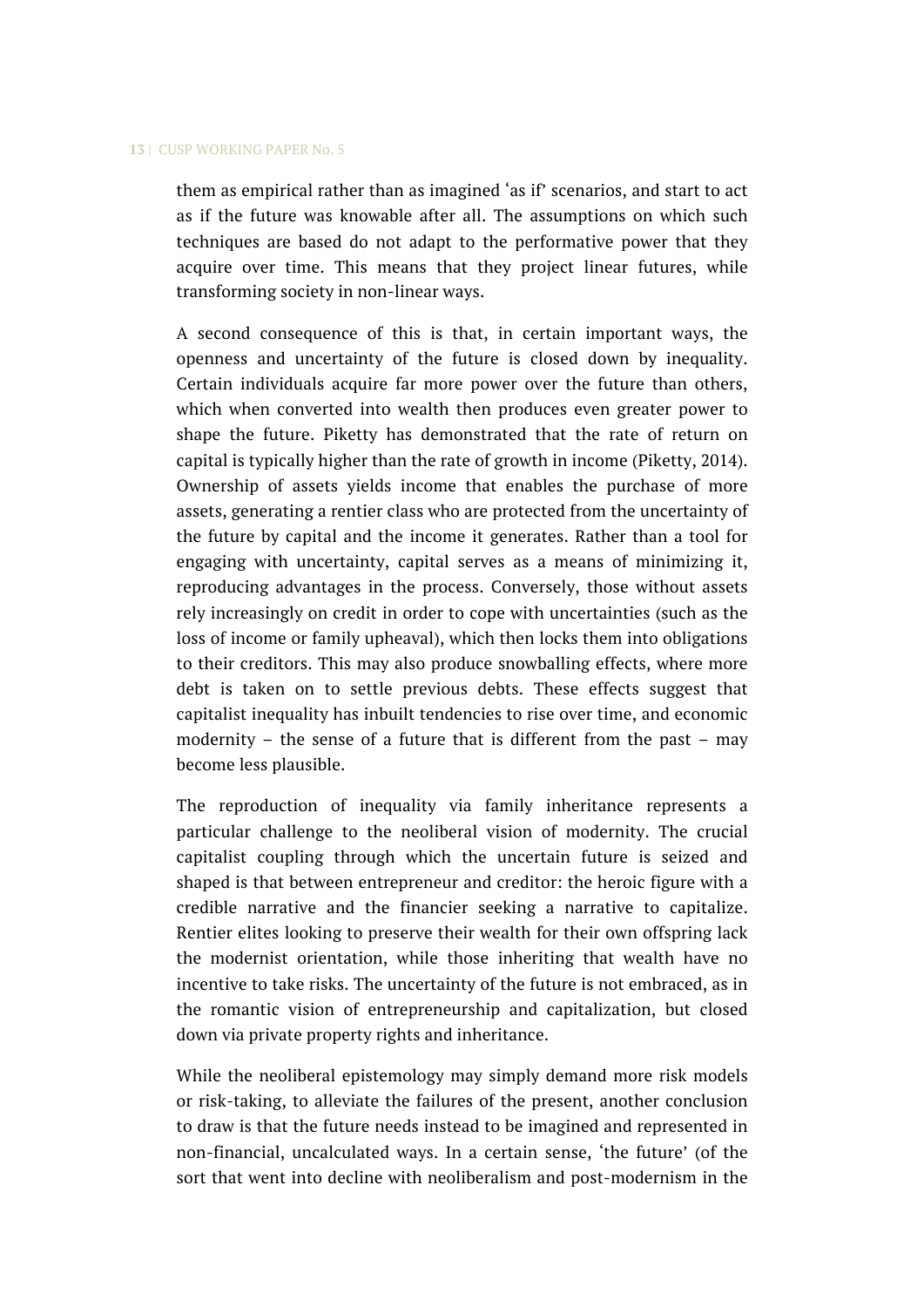1970s) needs to be revived, in order to escape the economistic cycle, in which the future is declared beyond collective control, as the premise of endless financialisation. A more wholesale social transformation is necessary, but confidence in this has been eroded.

Literary fiction is one source of alternative future visions, and shares many of the properties of the fictional expectations on which the economy rests (Beckert, 2016: 64). Reviving the utopian capacity to represent alternative imaginary futures may be a necessary first step towards then considering the plans and political artefacts necessary to pursue them. In her work on utopia as methodology, Ruth Levitas argues that the utopian impulse never dies altogether, but it requires excavation via sociological interpretation. Indeed, Levitas suggests that utopia is present and felt in everyday life, even when it is not explicitly represented:

*"Utopia does not require the imaginative construction of whole other worlds. It occurs as an embedded element in a wide range of human practice and culture - in the individual and collective creative practices of art as well as in its reproduction and consumption. Utopian method here is primarily hermeneutic... If we start from here, it is evident that contemporary culture is saturated with utopianism, even (or especially) where there is no figurative representation of an alternative world."* (Levitas, 2016: 5).

Levitas suggests that sociology has a foundational relationship to the development and excavation of utopias, but that this relationship was repressed by the institutionalization of sociology as a discipline. She points out that the birth of sociology coincided with the birth of utopian science fiction writing, and the two were combined in the work of HG Wells and others, for whom sociology would be "knowledge rendered imaginatively and with an element of personality, that is to say, in the highest sense of the term, literature" (quoted in Levitas, 2016: 87).

The utopian impulse is essentially a normative and a critical one, seeing as it stems from a feeling that something important is lacking in the present. To study the utopian ideas and representations that are embedded in society is to engage in a form of moral sociology, unearthing the things that most matter to people, but which the present does not deliver or fulfill (Sayer, 2011). As Levitas writes:

*"If utopia is the expression of what is missing, of the experience of lack in any given society or culture, then a proper understanding of any society*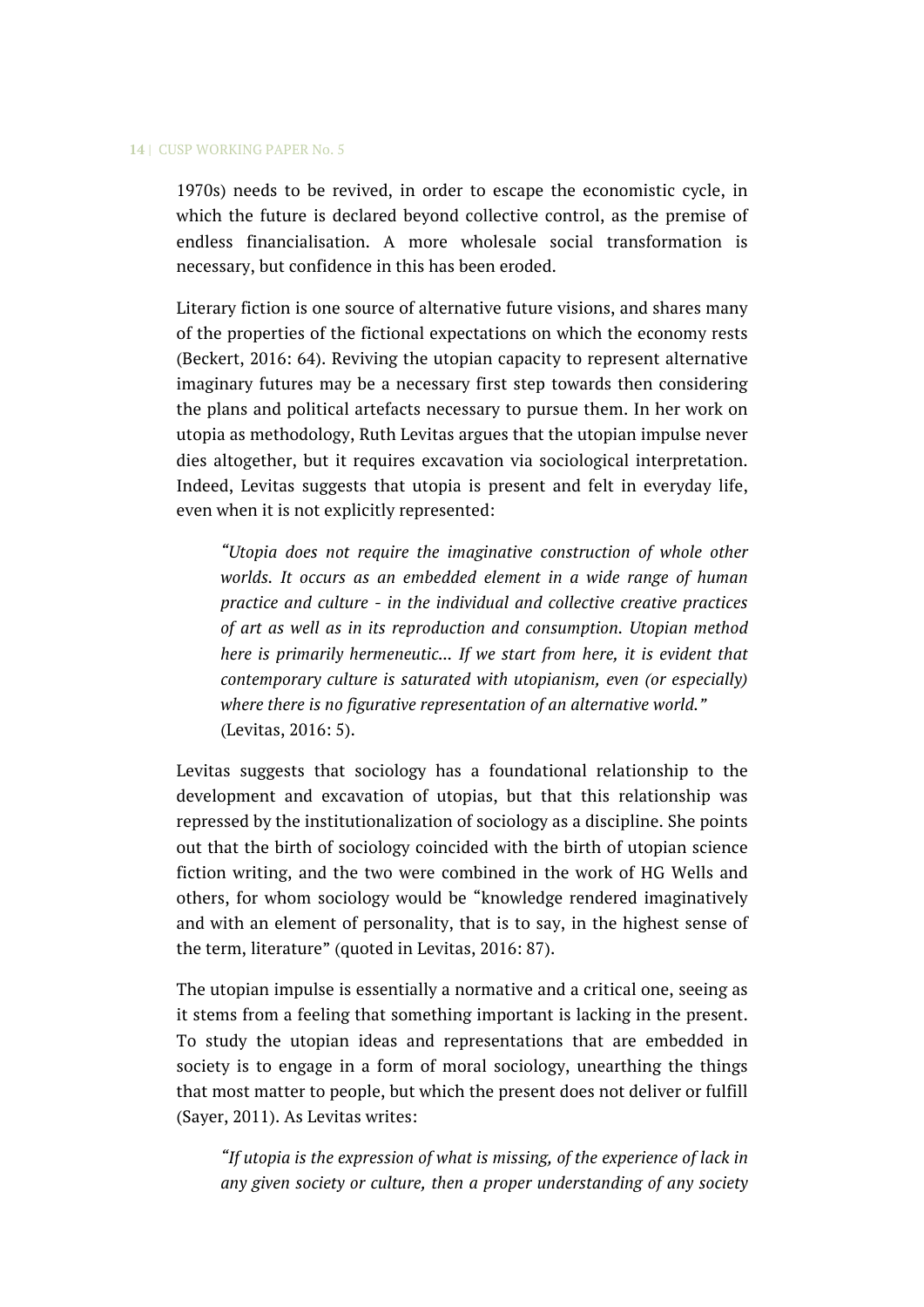*must include the consideration of unfulfilled aspirations which it produces. The sociology of utopia defines the legitimate relation between the two."* (Levitas, 2016: 67)

Levitas is clear that utopias are not restricted to literary fictions or blueprints. Utopia simply resides in the orientation towards the future that is simultaneously a critique of the present. In this sense, it rivals monetary and other financial ways of connecting past, present and future. The impossibility of snuffing out the utopian impulse is an indication of moral capacities that cannot be conscripted to the neoliberal attempt to replace every moral commitment with a credit obligation and to constrain hope within monetary investment. To the extent that financial calculations of the future are no longer sufficient, we need to now consider what extraeconomic techniques of fiction might be plausible when representing the future. By retaining a sense that they are fictitious and imaginary, utopian representations of the future have a realism that financial calculations lack.

If utopia begins with a sense of 'lack', sometimes progressing into literary and/or sociological form, it is important to also consider how it exists in the form of a *plan*. Levitas is reluctant to elevate the utopian plan to the ultimate form of utopia, but nevertheless views the 'architecture' of utopia as something that sociology might describe and uncover. She writes:

*"Utopia as architecture is both less and more than a model or blueprint. Less, in being a provisional hypothesis about how society might be, offered as part of a dialogue, neither intending nor constituting a forecast, recognising itself as in part a present future. More, in inviting both writer and reader to imagine themselves, as well as the world, otherwise."*

(Levitas, 2016: 198)

Blueprints are necessary if these future visions are ever to be contemporary realities, and then empirical histories. 'Real utopias', enclaves of alternative political-economic organization, provide exceptional examples of experimentation that sociologists are well placed to discover, study and publicise (Wright, 2010). These might include non-capitalist ownership and governance structures (as in co-operative enterprises), alternative currencies and legal instruments which safeguard common ownership of assets. In that respect, utopias needn't only exist as future imaginaries, but – in a postmodern fashion – can be separated across space, not time,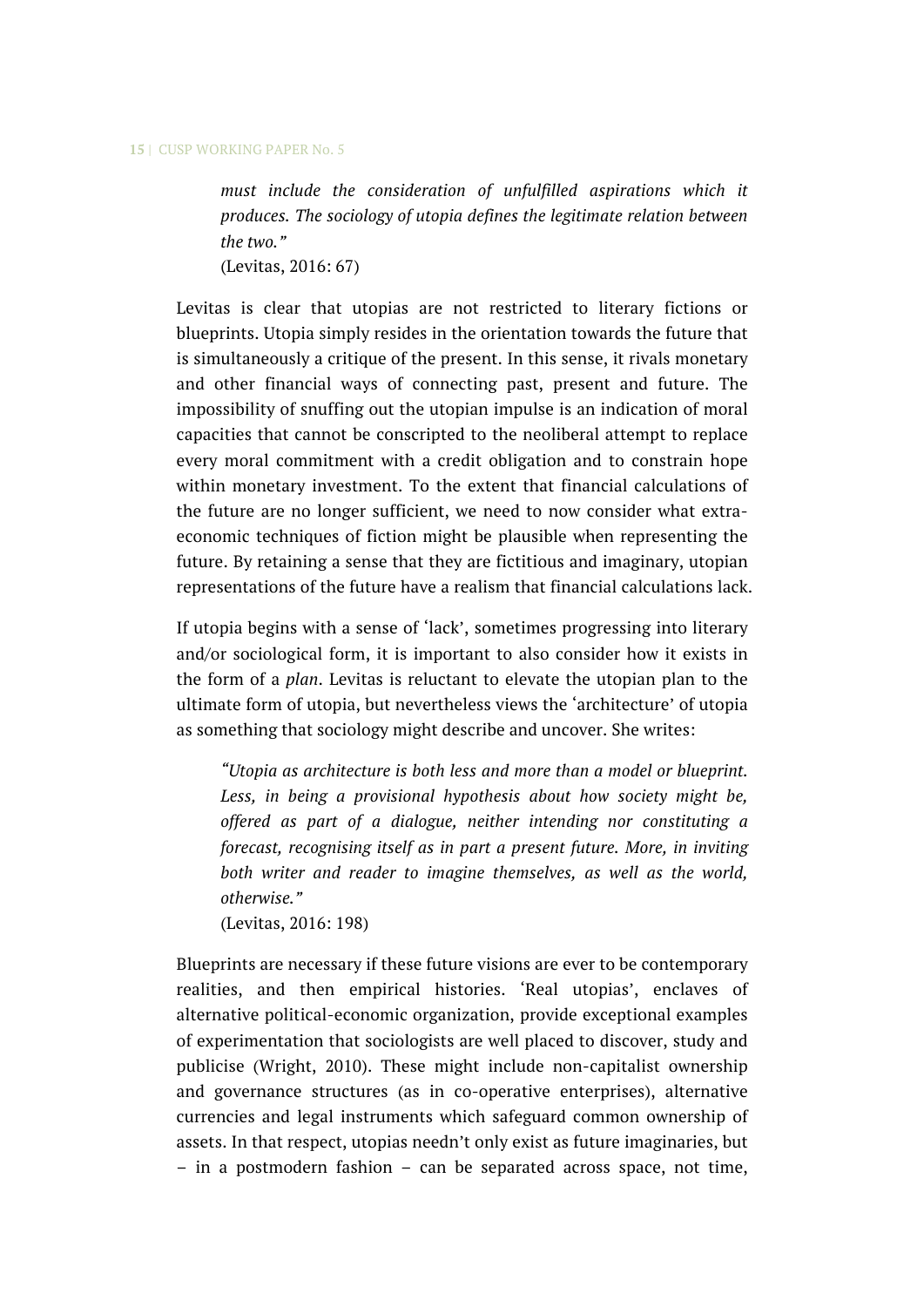existing in the present. However, these spaces may be the basis of hope for the future, precisely because they demonstrate the possibility that literary fictions can occasionally pass into blueprints, and blueprints into contemporary realities. In that sense, it isn't only the fictional expectations of orthodox financial instruments – credit, business model, discounted cash flow – that can render the imaginary real, but other paths between imagination and practice are possible. It also suggests that moral commitments to the future and to future generations can be acted upon in ways that are not only channeled via risk and credit.

# **Imagining sustainable prosperity**

It is commonly assumed that, in assuming infinite capitalist growth, the neoliberal (or Keynesian) model of political economy is not 'sustainable'. But in another way, the problem with it is that it is *too* sustainable: it seems impermeable to critique and survives all manner of social, environmental and financial crises. The epistemological premise, that the future is beyond political control and is therefore best managed through private risk calculation, becomes self-reinforcing, even if it gradually undermines its own premise through the problems of calculative performativity and snowballing inequality identified above. The result is that neither the state *nor* private investment appears adequate to deal with problems whose scale grows all the time. The problem today is that, even while the future remains uncertain and imaginary, disastrous 'fictional expectations' now possess far greater credibility than happy and prosperous 'fictional expectations'. The category of the 'Anthropocene' does not in itself specify how the future will play out, but it does narrate the long-term future in terms of the irreversible consequences of human activity of recent centuries. Optimistic versions of the Anthropocene imaginary are rare and receive less credit. The retreat further into neoliberal techniques of risk management (such as accumulating cash, for defensive reasons) can become more appealing on an individual level, where positive narratives about the collective future are absent.

The nature of emergent ecological crises defies the mentality of both 'planning' *and* 'risk'. The complexity and 'wickedness' of contemporary ecological problems means that there is never sufficient expert knowledge to warrant planning in the traditional,  $20<sup>th</sup>$  century sense, whereby the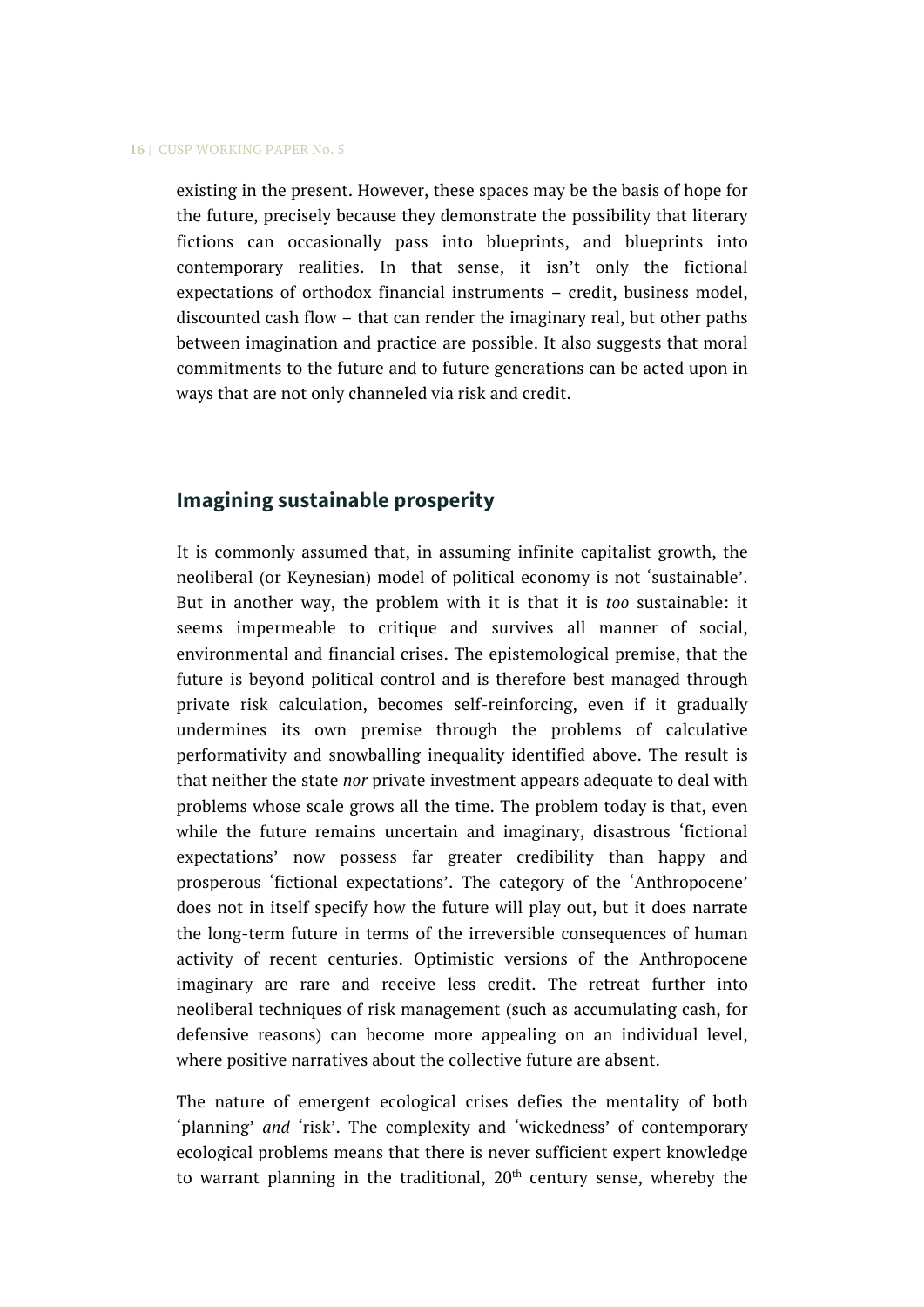'future' was imagined, designed and implemented as a collective project. As Jamieson argues, "there are many uncertainties concerning anthropogenic climate change, yet we cannot wait until all the facts are in before we respond. All the facts may never be in" (Jamieson, 2010: 78). Moreover, the era in which progressive, collective futurity was most reflexively experienced and practiced – roughly from 1870-1970 – coincided with accelerating industrialization of a sort that is now deemed to imperil the future, especially due to the rise of the oil economy, and all of the attendant new social practices (jet travel, suburbanization etc) that resulted (Mitchell, 2013; Bonneuil & Fressoz, 2016). The post-war Keynesian boom, which appears like a halcyon age in terms of social security and falling inequality, was also the era in which macroeconomic growth became measured and institutionalized as the basic promise that states made regarding the future (Piketty, 2014; Philipsen, 2015). In that sense, it was not a promise that could be delivered on indefinitely.

However, the very long time horizons and non-linear forms of causality involved mean that financial-utilitarian private risk calculus of the future is also limited. The capacity to cost 'externalities' into capitalist investment strategies, via techniques such as carbon trading and CSR, may work for easily calculable costs but not for the very long-term effects which will impact on unborn generations. Moreover, excessive confidence in the capacity of corporations and financial markets to accommodate negative 'externalities', as calculable risks, potentially re-confirms a sense of political helplessness. The worry is that, as corporations speak increasingly about problems such as climate change, they do so in ways that pushes business solutions as the only realistic ones. Wright and Nyberg argue, drawing on Boltanski, that corporations have successfully internalized anti-capitalist environmental critique, so as to refashion it as a source of legitimacy:

*"The tragedy is that in incorporating environmental critique, businesses have created a 'fantasy' of sustainability that suggests markets, innovation, and technology will solve climate change, thereby obscuring the phenomenon of creative self-destruction, and 'managing' the crisis."* (Wright & Nyberg, 2016: 44)

A pattern emerges, in which private economic interests represent collective reform as impossible, wait for the consequences, then present themselves as best-placed to handle the fall-out (Mirowski, 2014). Equally, a reliance on financial instruments to govern the future by putting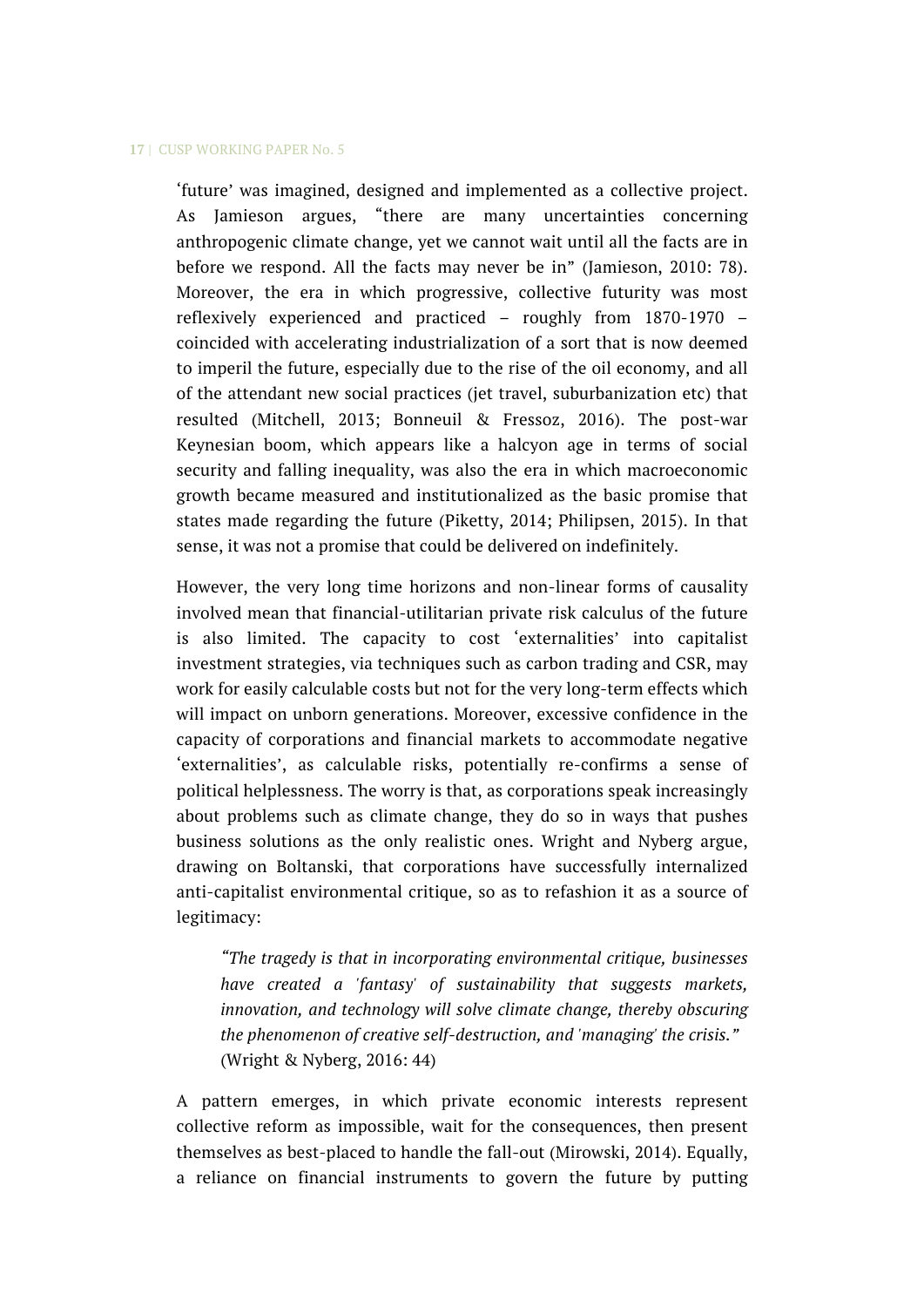monetary prices on different outcomes is a way of avoiding alternative orientations to the future from emerging.

The challenge is to discover a new temporality, that recaptures a modernist enthusiasm and care for the future, but does not express this only via existing (or previous) tools of economic modernity. Optimism is necessary in order that new 'fictional expectations' can become viable, but needs coupling to profound pessimism regarding the status quo. Utopias and 'the future' need rekindling in a way that has echoes of classical modernity, but in some ways these will need to be an exit from certain aspects of modernity (for instance from infinite capitalist growth). The future's uncertainty needs revitalizing, but without simply offering this as an opportunity for risk modelling and financial profit. Conservative utopias, which safeguard stable relationships and common goods over time, represent a potentially radical advance on neoliberalism. Different types of moral commitment to the future are required, accompanied by different institutional mechanisms for mediating these commitments. This analysis throws up a number of questions for students of moral economy, which require a combination of empirical, philosophical and 'fictional' answers.

- 1. How is 'the future' (including the very distant future) currently instituted as a fictional expectation, by private investors, risk managers, individuals and governments? What are the moral limitations of these commitments? The work of Beckert and others, on money, credit, capitalization of future income streams, indicates how moral economy can explore the institutions, instruments and fictions through which the future can be represented 'as if' it were already empirical and manageable. The dream of neoliberalism is of a society in which private economic instruments and strategies are the only mechanism through which the future is viewed, organizing collective ignorance of the future into the constitutional principle of a free society. However, actors are never as isolated from each other as this vision suggests. Broader narratives and valuations of the future (especially the long-term future) play a role in orientating people. One question is how the necessarily incalculable, transcendent, infinite dimensions of the future impact upon efforts to reduce the future to questions of risk and reputation. Where do necessarily finite calculations run up against almost infinite values?
- 2. What philosophical and moral resources are available for placing value on future outcomes in non-utilitarian, non-linear ways? This paper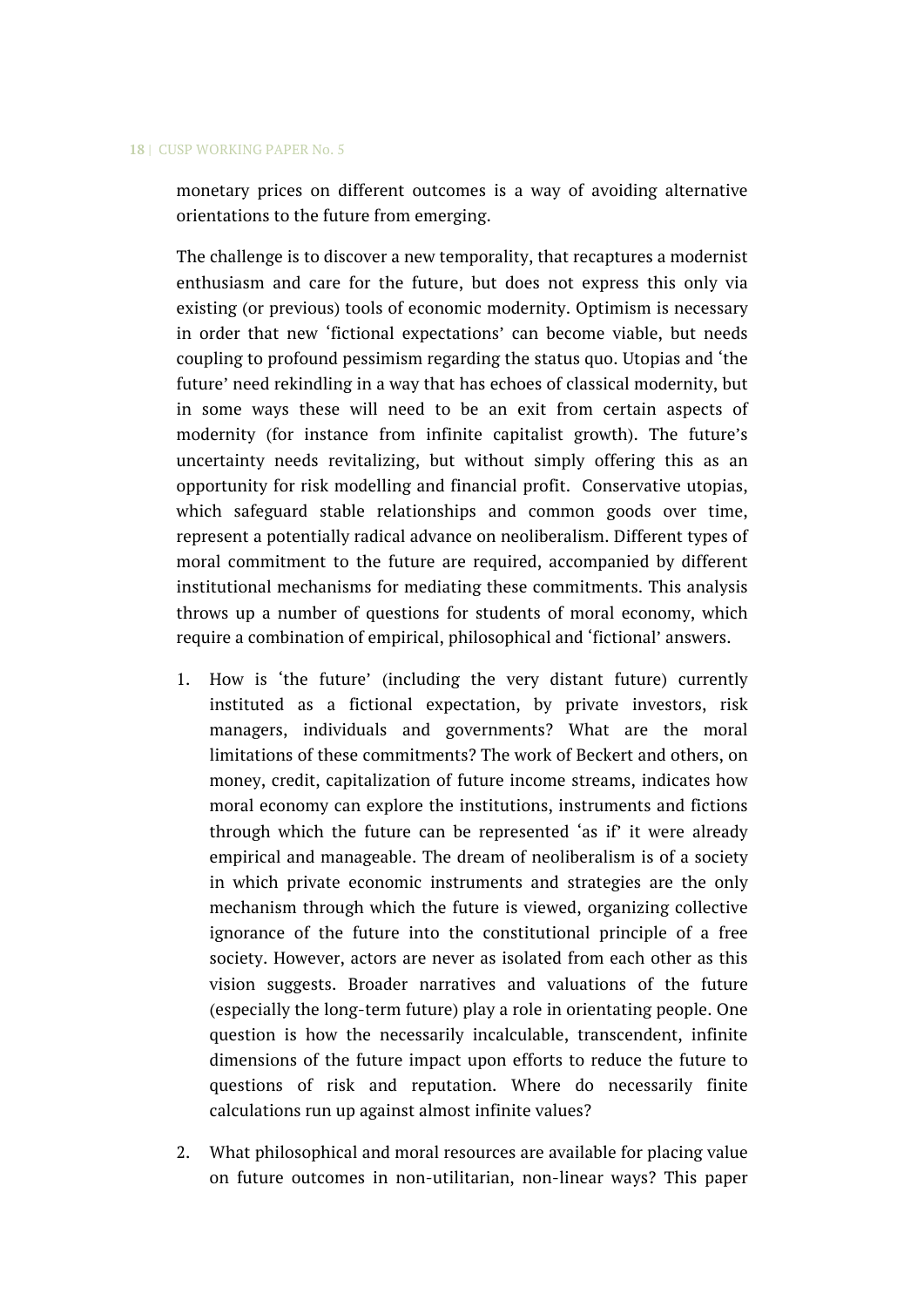started out by suggesting that moral economy has a bias towards presentist, contractual visions of justice – assuming that questions of valuation are predicated on moral philosophies that only take those present into account. It needs to be considered that, just as moral sympathies are felt towards those who are outside of contractual arrangements or proximate society (Boltanski, 1999; 2010), they can also be felt towards those who are distant in time (Forrester, 2016). Rudiments of this might be discovered in the existential fact of individual finitude, which expresses itself in actions which seek to extend beyond one's own death, or even beyond the death of everyone currently alive. Arguably, meaning and moral commitment are unthinkable without some sense of transcendent, non-mortal matters of concern (Scheffler, 2013). These philosophical and psychological commitments need to be understood, such that their implications for economic value can be imagined and articulated. Discovering them is not only a matter of reading moral philosophy, but a sociological project of listening to the embedded utopias and sense of meaning that exist for individuals in their day-to-day lives (Back, 2007; Levitas, 2016; Sayer, 2011).

- 3. What are the distinctive utopias of the Anthropocene? The task today is to refresh optimism – and credible optimism – regarding the future, but in ways that cannot simply mean a nostalgic revival for the modernism of the  $20<sup>th</sup>$  century. This means picking apart past utopias as examples of what 'the future' can mean, rather than dreaming of neo-Keynesianism, neo-brutalism, neo-socialism, as the exit from neo-liberalism. 'The future' of the past has lessons for how collective political action was imagined and instituted, for showing how utopian thought might even be possible at all. For Jameson, this is the first imperative, to simply believe that alternatives are possible to articulate, thereby breaking out of the post-modern insistence that they are not: "perhaps, then, the task of utopianism today is less to propose more elaborated versions of an alternative social system than simply to argue the need for one" (Jameson, 2016: 43). Simply rediscovering the capacity to hope for a different future – and not simply to expect future return on investment or future debt obligation – is the first task of anthropocenic utopianism.
- 4. How else might economic promises be instituted? This paper has highlighted key practices and mechanisms through which the future is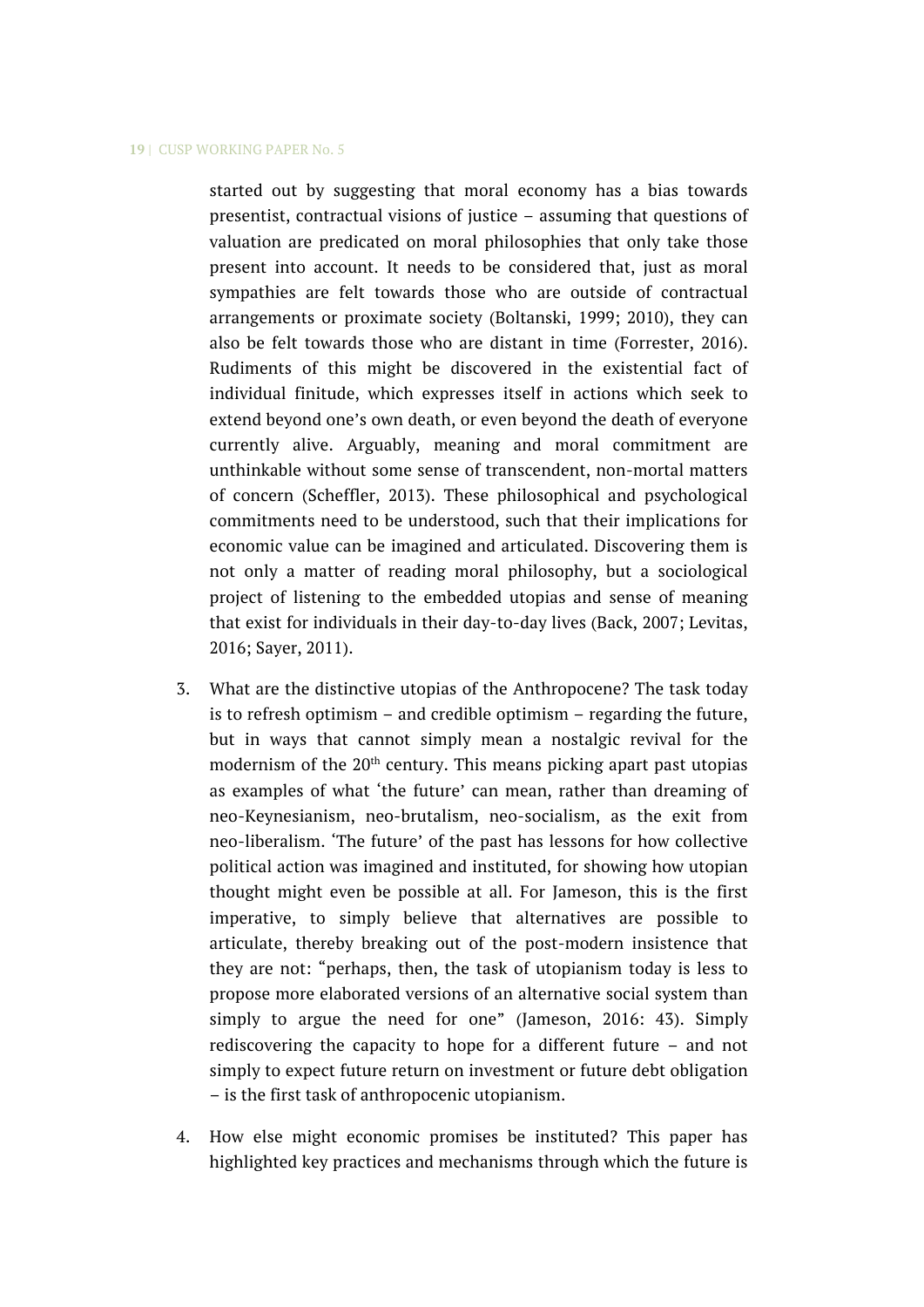acted upon, including credit, capitalization and inheritance. In each case, we need to consider how 'real utopias' are possible, enclaves of alternative practice which preserve aspects of the present as legacies to be left for future generations. If economic categories of rent, credit, property, equity, inheritance are latently moral in character, as Durkheimians and moral economists insist, then the question is how these might be reformulated for moral frameworks which make commitments to agents who are very distant in the future. 'Real utopias' which conserve goods, such as common assets and relationships, such that they are beyond exploitation or privatization offer the hope of a future in which the future itself is viewed differently.

## **Acknowledgements**

I am grateful to CUSP colleagues for their feedback on this paper. Particular thanks to Ian Christie and Tim Jackson for detailed and thoughtful comments.

## **References**

- Abend, G 2014. *The Moral Background: An Inquiry Into the History of Business Ethics*. Princeton University Press.
- Back, L 2007. *The Art of Listening*. London: Berg
- Beckert, J 2016. *Imagined Futures*. Harvard University Press.
- Beckert, J, & Aspers, P 2011. *The Worth of Goods: Valuation and Pricing in the Economy*. Oxford University Press.
- Berardi, F B 2011. *After the Future*. AK Press.
- Berman, M 2010. *All That is Solid Melts Into Air: The Experience of Modernity*. London: Verso.
- Boltanski, L 1999. *Distant Suffering: Morality, Media and Politics*. Cambridge University Press.
- Boltanski, L, & Chiapello, E 2007. *The New Spirit of Capitalism*. London: Verso.
- Boltanski, L, & Thévenot, L 2006. *On Justification: Economies of Worth*. Princeton: Princeton University Press.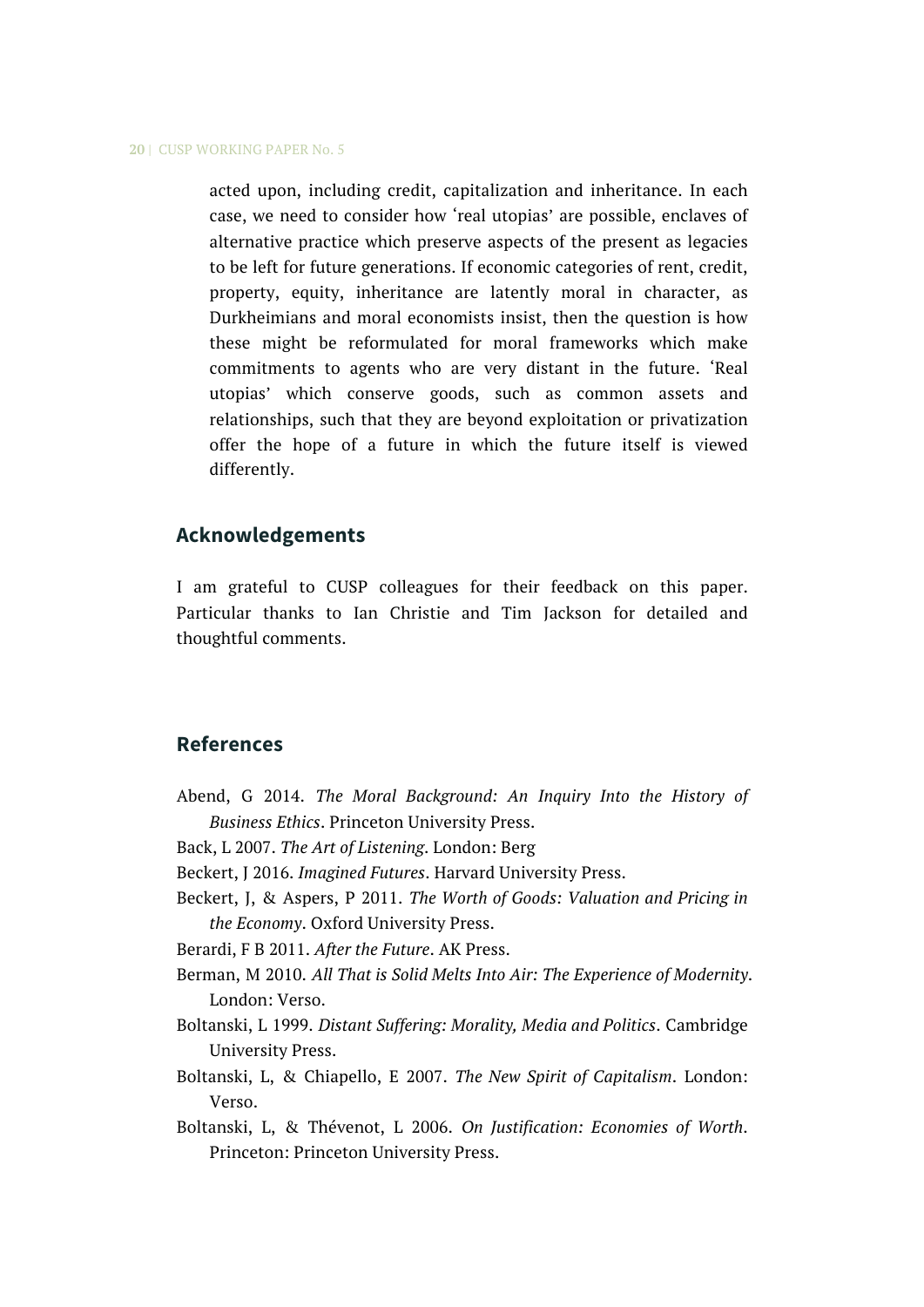- Bonneuil, C, & Fressoz, J-B 2016. *The Shock of the Anthropocene: The Earth, History and Us*. Verso Books.
- Davies, W 2010. Economics and the "nonsense" of law: the case of the Chicago antitrust revolution. *Economy and Society*, *39*(1), 64.
- Davies, W 2014. *The Limits of Neoliberalism: Authority, Sovereignty and the Logic of Competition*. SAGE.
- Davies, W 2016. The Difficulty of 'neoliberalism'. openDemocracy,  $6<sup>th</sup>$ January, 2016

[www.opendemocracy.net/will-davies/difficulty-of-neoliberalism](http://www.opendemocracy.net/will-davies/difficulty-of-neoliberalism)

- Desrosières, A 1998. *The Politics of Large Numbers: A History of Statistical Reasoning*. Cambridge, Mass: Harvard University Press.
- Doganova, L, & Muniesa, F 2015. Capitalization Devices: Business Models and the Renewal of Markets. In *Making Things Valuable* (pp. 109–125). Oxford: OUP.
- Durkheim, E 1991. *Professional Ethics and Civic Morals* (2nd ed). London: Routledge.
- Esposito, E 2011. *The Future of Futures: The Time of Money in Financing and Society*. Edward Elgar Publishing.
- Fligstein, N 2001. *The Architecture of Markets: An Economic Sociology of Twenty-First Century Capitalist Societies*. Princeton, N.J: Princeton University Press.
- Forrester, K 2016. The problem of the future in postwar Anglo-American political philosophy. *Climatic Change*.
- Fourcade, M (n.d.). Price and Prejudice: On economics and the enchantment/disenchantment of nature. In *The Worth of Goods*. Oxford University Press.
- Graeber, D 2012. *Debt: The First 5,000 Years*. Melville House.
- Hardin, G 1968. The Tragedy of the Commons. *Science*, *162*(3859), 1243– 1248.
- Hayek, F A von 1945. The Use of Knowledge in Society. *NYUJL & Liberty*, *1*, 5.
- Hayek, F A von 1944. *The Road to Serfdom*. London: Routledge.
- Honig, B (2013) The Politics of Public Things: Neoliberalism and the routine of privatization. Available at

[www.helsinki.fi/nofo/NoFo10HONIG.pdf](http://www.helsinki.fi/nofo/NoFo10HONIG.pdf)

- Jameson, F 1982. Progress versus Utopia; Or, Can We Imagine the Future? (Progrès contre Utopie, ou: Pouvons-nous imaginer l'avenir). *Science Fiction Studies*, *9*(2), 147–158.
- Jameson, F 1992. *Postmodernism: Or, the Cultural Logic of Late Capitalism* (1st Paperback Printing edition). London: Verso Books.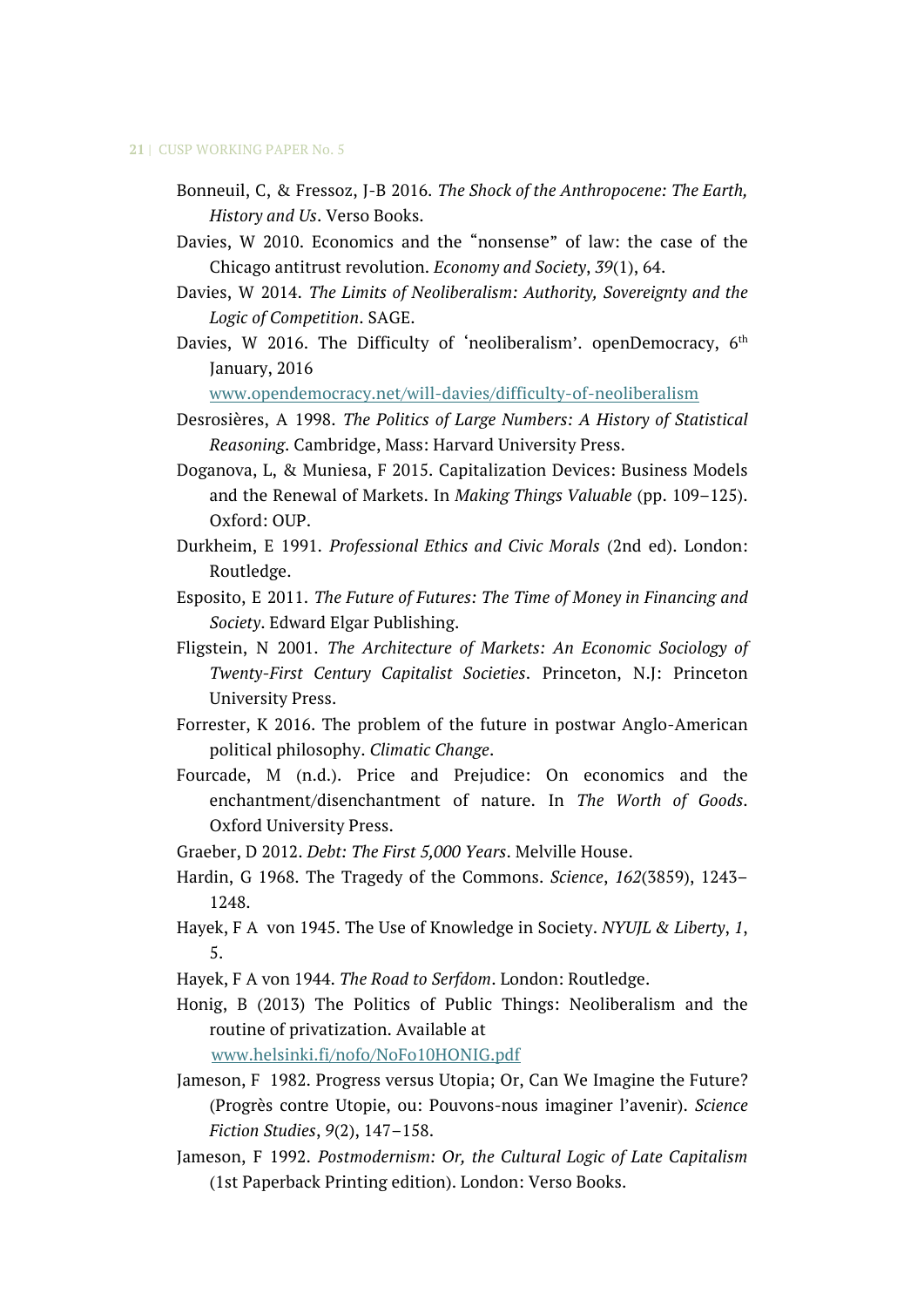- Jameson, F 2005. *Archaeologies of the Future: The Desire Called Utopia and Other Science Fictions*. Verso.
- Jameson, F 2016. *An American Utopia: Dual Power and the Universal Army*. Verso.
- Jamieson, D 2010. Ethics, Public Policy and Global Warming in Gardiner, S et al (eds) 2010. *Climate Ethics: Essential Readings*. Oxford University Press
- Knight, F H 1957. *Risk, Uncertainty and Profit. (Eighth Impression.)*. pp. lxvi. 381. London School of Economics and Political Science: London, 1957.
- Lane, R 2012. The promiscuous history of market efficiency: the development of early emissions trading systems. *Environmental Politics*, *21*(4), 583–603.
- Lazzarato, M 2012. *The Making of the Indebted Man: An Essay on the Neoliberal Condition*. Mit Press.
- Levitas, R 2013. *Utopia as Method: The Imaginary Reconstitution of Society*. Springer.
- Leyshon, A, & Thrift, N 2007. The Capitalization of Almost Everything The Future of Finance and Capitalism. *Theory, Culture & Society*, *24*(7–8), 97–115.
- Luhmann, N 1976. The Future Cannot Begin: Temporal Structures in Modern Society. *Social Research*, *43*(1), 130–152.
- MacKenzie, D 2011. The Credit Crisis as a Problem in the Sociology of Knowledge. *American Journal of Sociology*, *116*(6), 1778–1841.
- Malm, A 2016. *Fossil Capital: The rise of steam power and the roots of global warming*. London: Verso.
- Mauss, M 2002. *The Gift: The Form and Reason for Exchange in Archaic Societies*. London: Routledge Classics.
- Mirowski, P 2013. *Never Let a Serious Crisis Go to Waste: How Neoliberalism Survived the Financial Meltdown*. Verso Books.
- Mitchell, T 2005. The work of economics: how a discipline makes its world. *European Journal of Sociology*, *46*(2), 297–320.
- Mitchell, T 2013. *Carbon Democracy: Political Power in the Age of Oil*. Verso.
- Moore, J W 2015. *Capitalism in the Web of Life: Ecology and the Accumulation of Capital*. Verso Books.
- Murphy, D 2015. *Last Futures: Nature, Technology and the End of Architecture*. London ; New York: Verso Books.
- Nietzsche, F 2013. *On the Genealogy of Morals*. Penguin UK.
- Olin Wright, E 2010. *Envisioning Real Utopias*. London: Verso.
- Philipsen, D 2015. *The Little Big Number: How GDP Came to Rule the World and What to Do about It*. Princeton University Press.